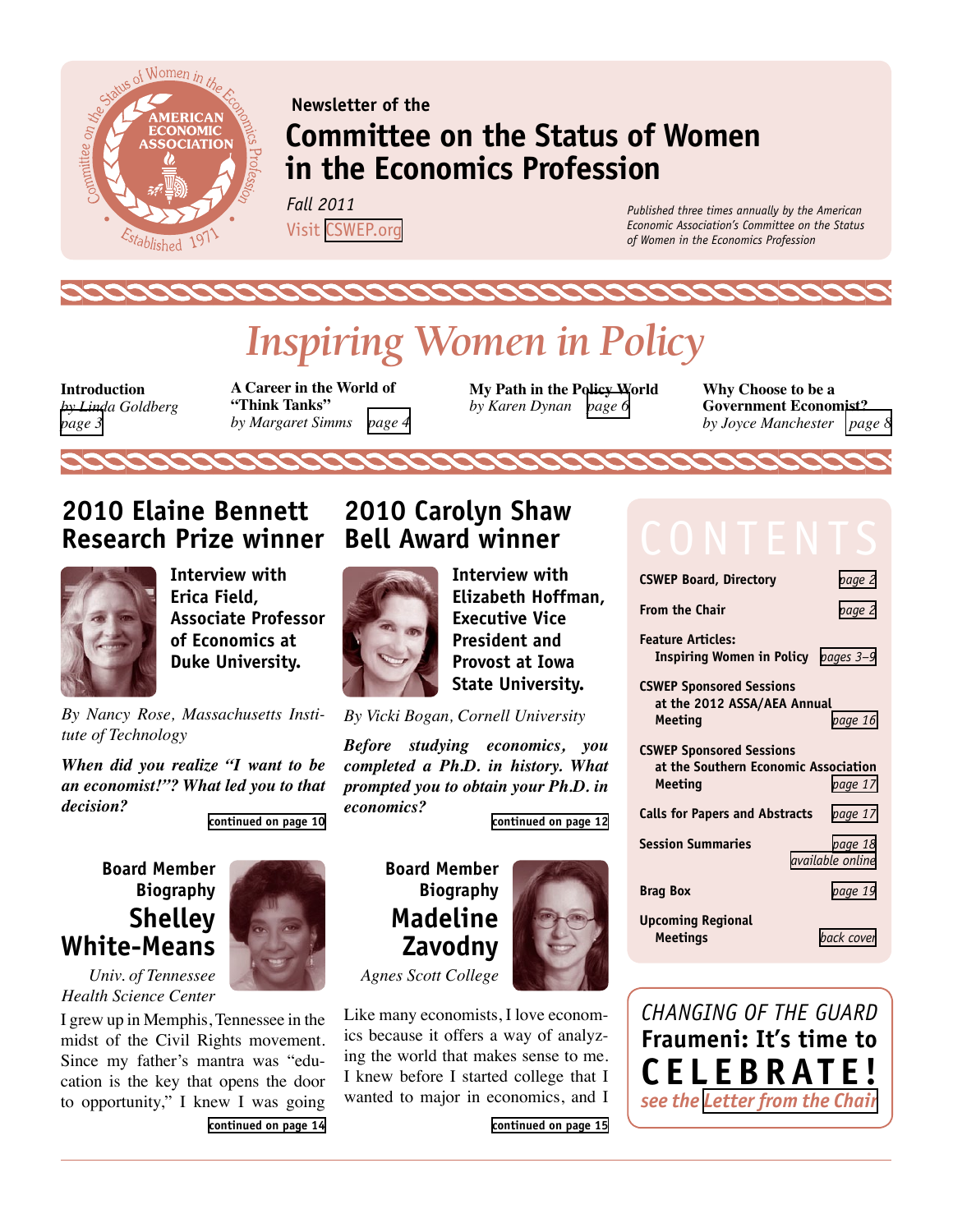#### <span id="page-1-0"></span>**DIRECTORY OF CSWEP BOARD MEMBERS**

**Barbara M. Fraumeni, Chair** Professor of Public Policy Chair, Ph.D. Program in Public Policy Interim Associate Director for Academic and Student Affairs University of Southern Maine Muskie School of Public Service Wishcamper Center PO Box 9300 Portland, ME 04104-9300 (207) 228-8245 [bfraumeni@usm.maine.edu](mailto:bfraumeni@usm.maine.edu) [cswep@usm.maine.edu](mailto:cswep@usm.maine.edu)

#### **Marjorie McElroy, Incoming**

**Chair January 2012** Duke University Department of Economics 219A Social Sciences Campus Box 90097 Durham, NC 27708-0097 (919) 660-1840 FAX: (919) 684-8974 [mcelroy@econ.duke.edu](mailto:mcelroy%40econ.duke.edu?subject=) 

#### **Susan Averett, CSWEP East**

Professor of Economics Lafayette College Easton, PA 18042 (610) 330-5307 FAX (610) 330-5715 [averetts@lafayette.edu](mailto:averetts@lafayette.edu) CSWEP East: [http://www.iona.](http://www.iona.edu/eea) [edu/eea](http://www.iona.edu/eea)

#### **Linda Goldberg**

Vice President of International Research International Research Function Federal Reserve Bank of New York 33 Liberty Street New York, NY 10045 (212) 720-2836 FAX: (212) 20-6831 [Linda.Goldberg@ny.frb.org](mailto:Linda.Goldberg@ny.frb.org)

#### **Kaye G. Husbands Fealing CSWEP Midwest**

Senior Program Officer Committee on National Statistics, The National Academies—Keck Center 500 5th Avenue—Room 1133 Washington, DC 20001 (202) 334-2831 CSWEP Midwest: [http://web.grinnell.edu/mea](http://web.grinnell.edu/mea/)/

### **Jennifer Imazeki, CSWEP West**

Associate Professor of Economics San Diego State University

5500 Camponile Drive San Diego, CA 92187 (619) 867-4408 FAX (619) 594-5062 [jimazeki@mail.sdsu.edu](mailto:jimazeki@mail.sdsu.edu) CSWEP West: [http://www.weain](http://www.weainternational.org/)[ternational.org/](http://www.weainternational.org/)

#### **Terra McKinnish, CeMENT**

Associate Professor of Economics University of Colorado Boulder, CO 80309 (303) 492-6770 FAX (303) 492-8960 [terra.mckinnish@colorado.edu](mailto:terra.mckinnish@colorado.edu)

#### **Ron Oaxaca**

Professor of Economics University of Arizona McClelland Hall, Room 401QQ PO Box 210108 Tucson, AZ 85721-0108 (520) 621-4135 [rlo@email.arizona.edu](mailto:rlo@email.arizona.edu)

#### **Rohini Pande**

Professor of Public Policy Harvard Kennedy School of Government Mailbox 46 79 JFK Street Cambridge, MA 02138 (617) 384-5267 [Rohini\\_Pande@ksg.harvard.edu](mailto:Rohini_Pande@ksg.harvard.edu)

#### **Shelley White-Means, CSWEP South**

Professor of Economics University of Health Sciences Center Suite 205N Johnson Building 847 Monroe Avenue Memphis, TN 38163 (901) 448-7666 [swhiteme@uthsc.edu](mailto:swhiteme%40uthsc.edu?subject=) CSWEP South: [http://www.](http://www.southerneconomic.org/) [southerneconomic.org/](http://www.southerneconomic.org/)

#### **Madeline Zavodny, Newsletter**

**Oversight Editor**  Professor of Economics Agnes Scott College Economics Department 141 E. College Ave. Decatur, GA 30030 (404) 471-6377

[mzavodny@agnesscott.edu](mailto:mzavodny%40agnesscott.edu?subject=)

#### **NEWSLETTER STAFF**

Barbara M. Fraumeni, Editor Linda Goldberg, Co-Editor Deb Arbique, Assistant Editor Madeline Zavodny, Oversight Editor

Leda Black, [Graphic Designer](http://lblackimp.com)



### **From the Chair**

#### **Time to Celebrate!**

We are about to be celebrating two anniversaries which are an indication of how far we've come in improving the status of women in economics: 1) The founding of CSWEP in December 1971, 40 years ago, and 2) The awarding of the first CSWEP mentoring workshop (CCOFFE) NSF award in Fall 1996, 15 years ago.

To me, these anniversaries are an emblem of life coming full circle.

Carolyn Shaw Bell, the first Chair of CSWEP, was my professor and mentor. Cathy Eckel and I as Economics Program rotators did our best one-two number on the permanent NSF program officers: Dan Newlon and Lynn Pollnow, to convince them that mentoring was far more than just teaching junior female academics how to write a NSF proposal. (Robin Bartlett was the godmother of CCOFFE.) I am now about to step down as CSWEP Chair after over three years; fully appreciating the enormity of the Chair's job, the challenges still awaiting the next generation of female economists and Chair, and thankful to Carolyn for what she did for me and the profession. The footprint of CSWEP is world-wide; in the past year alone female economists from both Australia and China have looked to CSWEP as a model of what they would like to accomplish in their own countries.

After serving as a facilitator, senior mentor, and/or a co-organizer of both the first national and Eastern regional CCOFFE workshops in 1998– 99, I am about to return to the CeMENT regionals in November to ensure there is a continuity of leadership. (KimMarie McGoldrick has largely one-handedly kept the regionals running for many years.) The mentoring workshops are among the jewels of CSWEP, which along with the survey represent critical CSWEP valuables to protect and preserve long into the future.

#### **To the Next Generation!**

I hope that as I look back in early 2021 with the celebration of the 50th anniversary of CSWEP and the 25th anniversary of the funding of CSWEP mentoring sessions, I can see the next generation of junior and senior female economists and CSWEP leaders continuing to live and realize the CSWEP vision.

#### **Without Help**

CSWEP has been successful because of the efforts and support of many individuals. First and foremost on the list is Deb Arbique, the CSWEP administrative assistant who has kept me and CSWEP on track particularly during the insanities of the last three years. The Board is a "working" board; they have been very generous with their time. Finally, to the staff at AEA: John Siegfried and the others who keep that organization running: Barbara Fiser; Marlene Hight, Susan Houston, Regina Montgomery and Violet Sikes.

*—Barbara M. Fraumeni*

#### **What is CSWEP?**

CSWEP (the Committee on the Status of Women in the Economics Profession) is a standing committee of the AEA (American Economics Association). It was founded in 1971 to monitor the position of women in the economics profession and to undertake activities to improve that position. Our thrice yearly newsletters are one of those activities. See our website at [www.cswep.org](http://www.cswep.org) for more information on what we are doing.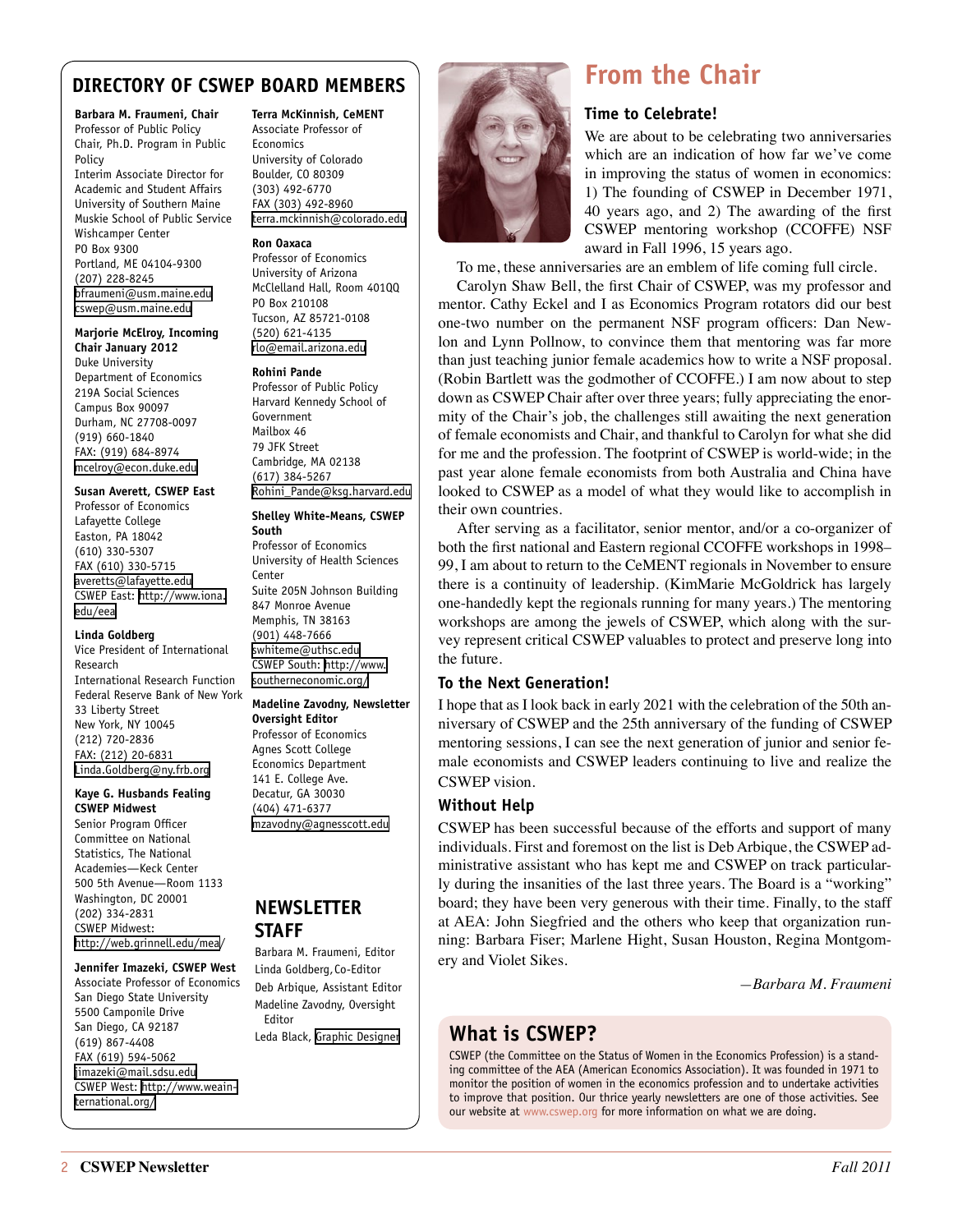# <span id="page-2-0"></span>*Inspiring Women in Policy*



*Introduction by Linda Goldberg, Federal Reserve Bank of New York*

In discussions on increasing and respecting diversity, one of the first lessons is the importance of respecting and valuing people who are different from ourselves. Differences can cover a broad spectrum of dimensions. We n discussions on increasing and respecting diversity, one of the first lessons is the importance of respecting and valuing people who are different from ourselves. Differences can cover a broad spectrum of dimensions. We ences, or physical abilities. In a professional setting, we might also consider schools attended or schools of thought pursued. Throughout, a good starting point is familiarity with our similarities and differences.

In this series of articles, we focus on another dimension of diversity in the economics profession: the choice of type of career as a professional economist. Taking on an academic position is one career direction. Within academia, we all know that there are many paths and no single type of academic job. Some positions emphasize undergraduate teaching, others focus primarily on highlevel research, and others still entail heavy administrative duties. An academic career is fine for some. But other career choices are not second class or inferior options; they are just diverse paths. When professors advise their Ph.D. students on future choices, hopefully they discuss the richness and variety of opportunities both inside and outside of academia.

From a personal perspective, I have been in both worlds and see many tradeoffs in each choice. One thing that I bristle at, however, is the occasional recommendation letter from a student's advisor that states something along the lines of, "While I would not recommend (student name) for a top (insert number) school, they would be appropriate for elsewhere in academia or a policy job." I bristle because policy jobs are implicitly viewed as second-rate options. Work in the policy field takes many forms and can be associated with superior jobs along a variety of dimensions. Like academic positions, policy positions can be in a broad range of fields and have a broad range of responsibilities.

In this newsletter, we learn about the trajectories of three high-achieving women and their interesting paths in the policy world. We hear about the variety of topics they have worked on, the lifestyles those choices have afforded, and some challenges along the way. We hear about the difference that these women have made by choosing to work as policymakers and professional economists. I hope you find their stories as inspirational as I do.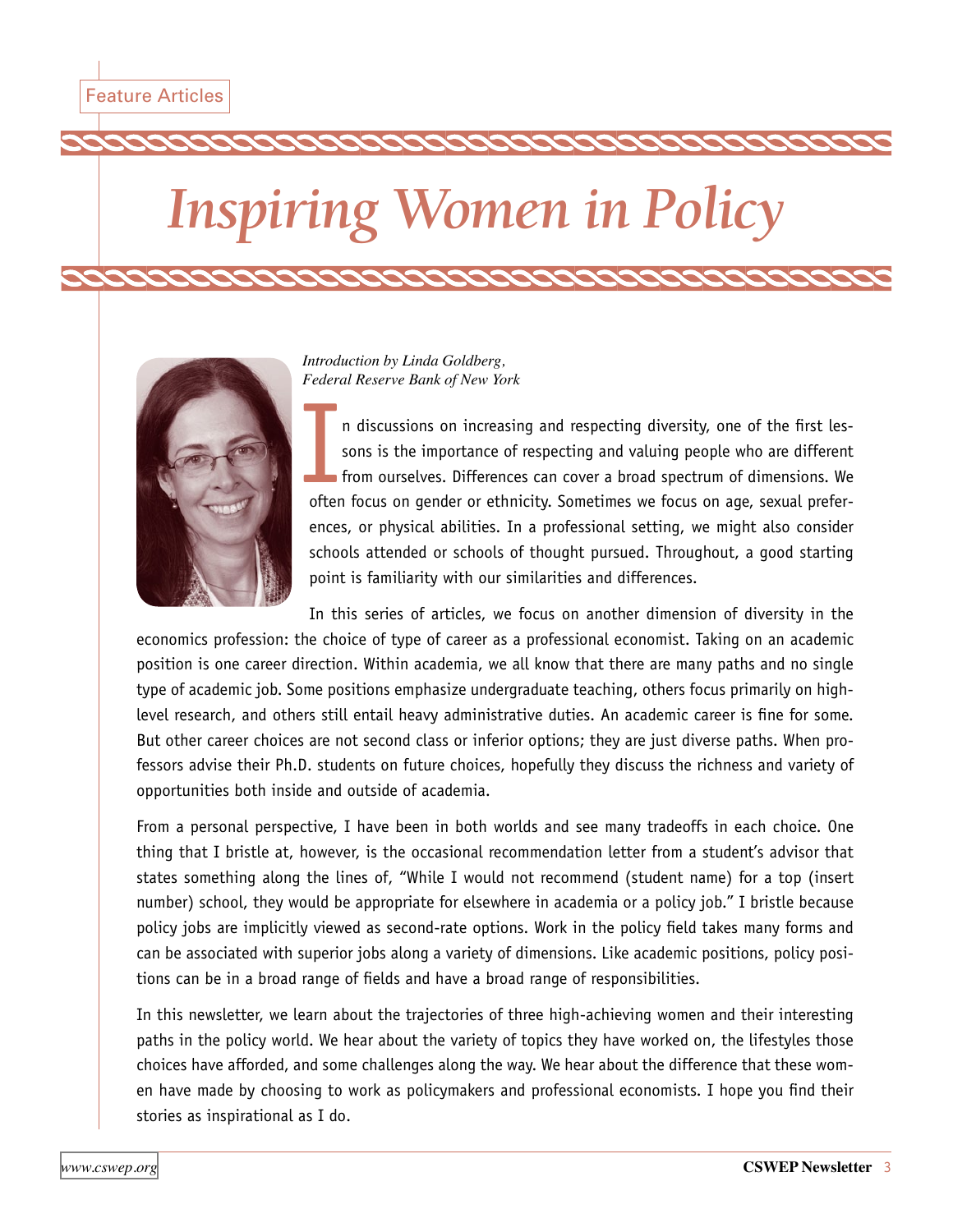### <span id="page-3-0"></span>**A Career in the World of Think Tanks**

22222

*—Margaret C. Simms, Urban Institute*



Although I have only been at the Urban Institute for four years, last fall I received a certificate for ten years of loyal service to the organization. That's because I was here for seven years before leaving to serve a long stint at the Joint Center for Political and Economic Studies. I am one of

many Urban Institute employees who have been here more than once in their professional careers. Why do people keep coming back here, or to other think tanks that focus on policy research? For some it is because these organizations provide a place to think and write between stints in government. But for most, these organizations provide unique opportunities to focus on research in a collaborative setting.

Each organization is set up differently, but many of the features here at Urban are present in other organizations as well. There are a number of centers, each focused on a different policy realm or cluster of issues. But you can work on issues across centers, such as linking welfare policies to work effort or examining the impact of health care policies on children's well-being, for example. You also can work across disciplines. About half of our research staff is in economics, but there are collaborations between economists and people in other disciplines because it enriches the research.

It was somewhat easier for me to get involved in such collaborations because I came back to Urban to head up a program on low-income working families. In addition to my duties as director of that program, I am co-directing an American Recovery and Reinvestment Act (ARRA) program evaluation project with staff from three different centers, and I have worked with several other researchers in my center on an asset-building research effort. These types of collaborations seem more frequent and easier to form than in many academic settings, although I admit that I might not be totally objective about this.

Most of the products of these collaborative research projects are reports to government agencies or

foundations because those organizations pay for the research we do. But there are many opportunities to turn the research into shorter briefs and outside journal articles. The staff here is very generous with their time, reviewing drafts and making suggestions for improvements.

Of course, one of the great attractions of working in policy focused organizations is the connection to the policy arena, including the opportunity to get your ideas before policy makers and policy advocates. This works differently at different types of organizations. For example, the Joint Center for Political and Economic Studies had an explicit focus on issues affecting African Americans and a special link to black elected officials (BEOs). This meant that members of the Congressional Black Caucus and other organizations of BEOs looked to the Joint Center for analysis and comment on policies that they were developing or being asked to vote on. At the Urban Institute, the connections are not as tight, but the interest in putting your research findings before policy audiences is quite strong. We make sure that key policy influencers are aware of our research through electronic and personal contact and through forums and testimony.

#### **How Do You Enter and Grow in the World of Policy Research?**

There are many ways to experience life in a policy research organization, both at the beginning of your career and later on. I was introduced to the Urban Institute when I was still in graduate school. The organization was fairly new and they were recruiting graduate students for a summer internship program when I was still trying to figure out what I wanted to do with my career. I had just decided to abandon ideas of a career in the Foreign Service for something more domestically focused. Urban gave me the opportunity to see what people do here and exposed me to several research ideas. In fact, I developed my dissertation topic from information I collected through an Urban project on education policy. I later came to Urban to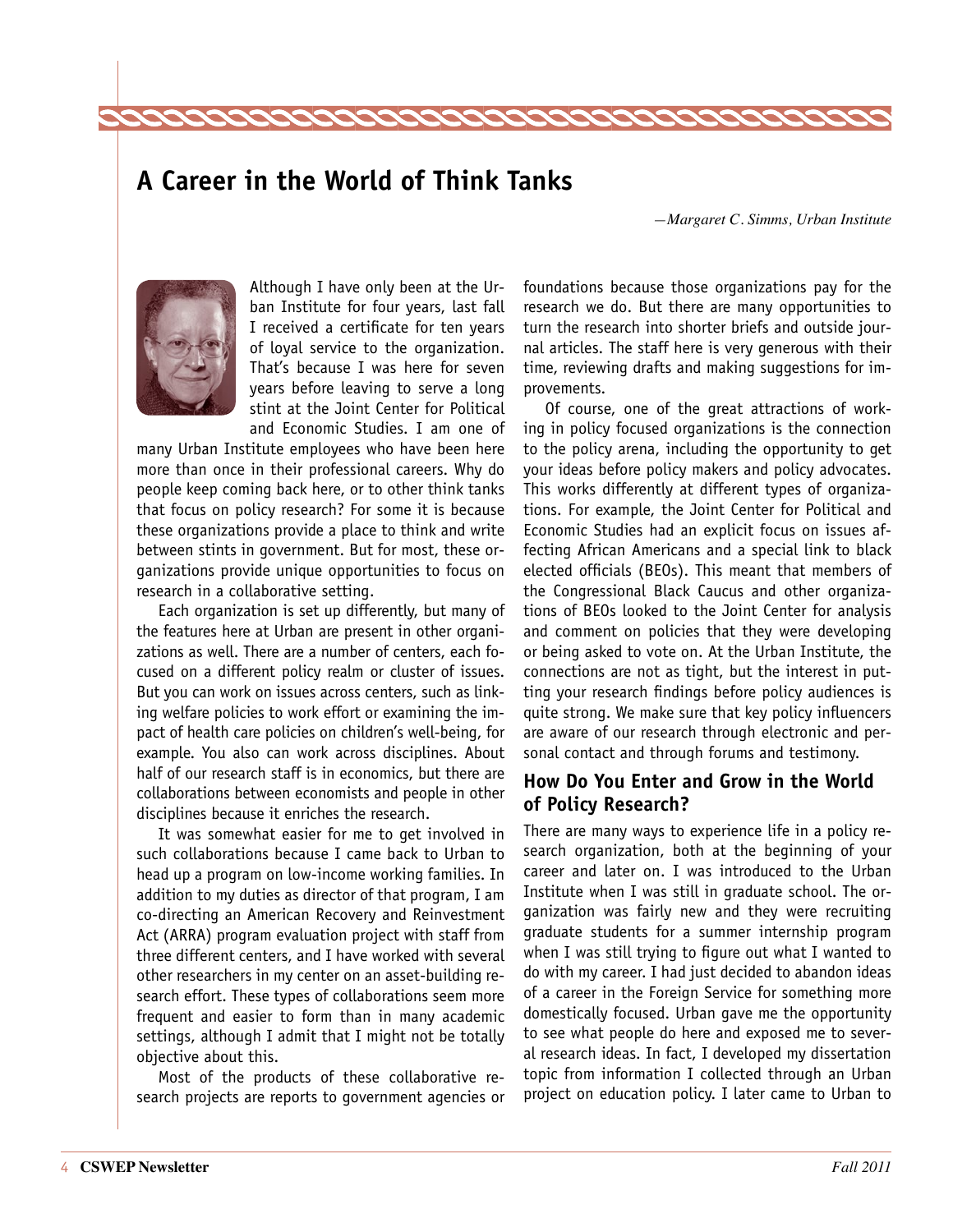

work on a public finance project for a summer while holding a faculty position.

These types of opportunities still exist, both through structured programs and through informal arrangements. The AEA, working through CSWEP and the Committee on the Status of Minority Groups in the Economics Profession (CSMGEP), has a summer program with the Federal Reserve and a number of other organizations to place dissertation students and junior faculty in summer research experiences. Many policy research organizations have their own programs as well. Urban, for example, has visiting fellows opportunities for academics to spend up to a year in residence.

If you want to come to work at a policy research organization straight from graduate school, you will likely become a member of a research team that includes one or two senior scholars and other junior staff. In the early years, you probably won't have primary responsibility for raising your own research money but will be expected to provide input to proposals that will cover your salary. Increasingly you will take on more responsibility for proposal writing and project development. Along the way you will have some opportunity to write for outside refereed journals, either based on work from your dissertation or on some of the projects you work on. If you come as a more "seasoned" researcher, from a career in academia for example, you will have to get up to speed more quickly in terms of project development and proposal writing.

#### **The Rewards of the Career**

Some people describe life in a think tank as being like a university without students. But that is not really true. You have to help raise your own salary and those of your team members from dollar one, year in and year out. That tends to grab your attention more than seeking grants for research beyond your teaching salary. But knowing that you can contribute to knowledge about the impact and effectiveness of different policies can make it worthwhile.

As for as not having students, I would say it is just a matter of numbers. I have spent the last 32 years working in free-standing policy research organizations. The question that I always ask is, how did the time pass so fast? The answer, I think, is that it has been so interesting that I didn't notice the time go by. Well, that is not totally true. One marker of the passing years is the research assistants who come, fresh out of college, make important contributions to research projects, and then

depart for graduate school. The full impact of those passing years came to me when I met with a former research assistant not long ago. It has been about 20 years since she informed me that she was going to graduate school because she was "23 years old and had to get on with

> *Of course, one of the great attractions of working in policy focused organizations is the connection to the policy arena, including the opportunity to get your ideas before policy makers and policy advocates.*

her life." One reason for the recent meeting was to seek her advice on a present day research assistant who was considering different options for graduate school. As I listened to the former assistant talk about her graduate education, the research she has been involved in at academically-based research centers, and the advice she is giving her students, my reaction was no different than that of a faculty advisor. I was so pleased with the product of my teaching and coaching—only in a very small classroom.

**The Committee on the Status of Women in the Economics Profession is now** 

# <u>r FULLY FUNDED</u>

**by the American Economics Association!** 

*We will no longer solicit donations but we can accept them.*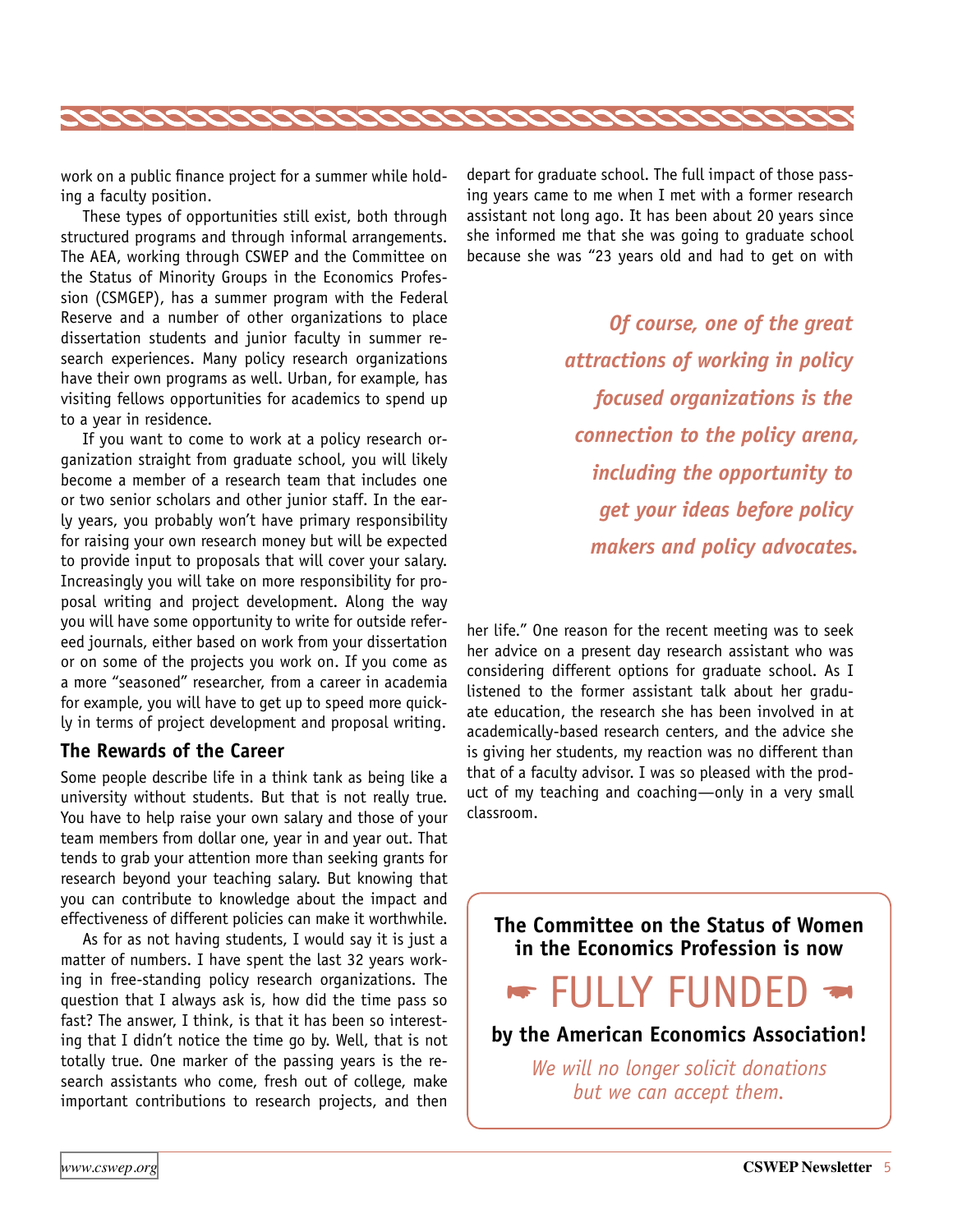### <span id="page-5-0"></span>**My Path in the Policy World**

*Karen Dynan, Brookings Institution*



I did not expect to spend my career at policy institutions in Washington. In graduate school at Harvard, I had really enjoyed certain aspects of university life: the intellectual rigor, the engagement with undergraduates, and a considerable ability to control my schedule. Moreover, I had been a

research assistant at the Federal Reserve Board before graduate school, and, frankly, going back to the Fed or a similar institution seemed a little like going back to live in Mom and Dad's basement. So, upon entering the economist job market, I set my sights on becoming a faculty member in an academic economics department.

And, yet, a few months later, I found myself unpacking boxes in my new office at the Federal Reserve Board. How did this happen? Despite my original intentions, I came to the conclusion while on the job market that being at a policy institution was the best fit for me. I had studied macroeconomics because I liked thinking about economic policy, and I found myself inescapably drawn to my prospective Fed colleagues because of the intensity and rigor with which they discussed recent economic developments and the challenges facing policymakers.

Life at the Fed was fun. My first position there was with the group that prepares the economic forecasts for the Board. I had smart colleagues, and I loved the fact that teamwork was so highly valued. I could apply the skills I learned in grad school to tough questions about the economy. My enjoyment of the job only increased over time because of how much I learned trying to square the way economists see the world with actual macroeconomic dynamics. And, being an economic data junkie, I was thrilled to be surrounded by people well-versed in and passionate about a wide range of data issues.

Although this macroeconomic analysis is probably what comes to mind when most people think about what it is like to be a Fed economist, the Fed actually offers a wide range of positions that rely on expertise in lots of fields, from regulatory policy to public finance to econometrics to survey methodology. About a decade ago, I decided to take advantage of this diversity so that I could continue to grow as an economist. I joined a group that followed mortgage and other household finance issues, thinking that it would be a quieter place where I could study more closely consumer behavior, which had been the focus of my research agenda. The job turned out to be not quiet at all (so much for my forecasting abilities!) because of the mortgage boom and bust and the ensuing financial crisis. But, working in this area did prove to be important public service as well as an amazing learning experience.

The Fed also turned out to be a good place for me to do academic research. My *vita* is not as long as those of some of my grad school classmates, but I have published papers in a number of journals, including the *American Economic Review* and the *Journal of Political Economy.* Several features of the Fed environment contributed to my success. First, policy work is great for generating research ideas. I was constantly pushed to think about economic developments and policy challenges as they emerged (with the argument that the perfect data are not yet available not being an acceptable excuse!). This forced me to think hard and creatively about how to explore different questions, and the resulting analysis often laid the foundation for a publishable piece of research. Second, between the large staff and the sizable number of economist visitors coming and going, I formed many productive collaborative relationships. Third, I got lots of practice writing (and being edited) because memos, reports, and prepared briefings were such an important form of communication. Robert Moffitt, the editor of the *American Economic Review,* underscored the value of strong writing skills in the Spring 2011 issue of this newsletter, citing the clarity and organization of a paper as one of the three things he looks for when considering a prospective article.

Any discussion of jobs at policy institutions like the Fed would be remiss without reference to lifestyle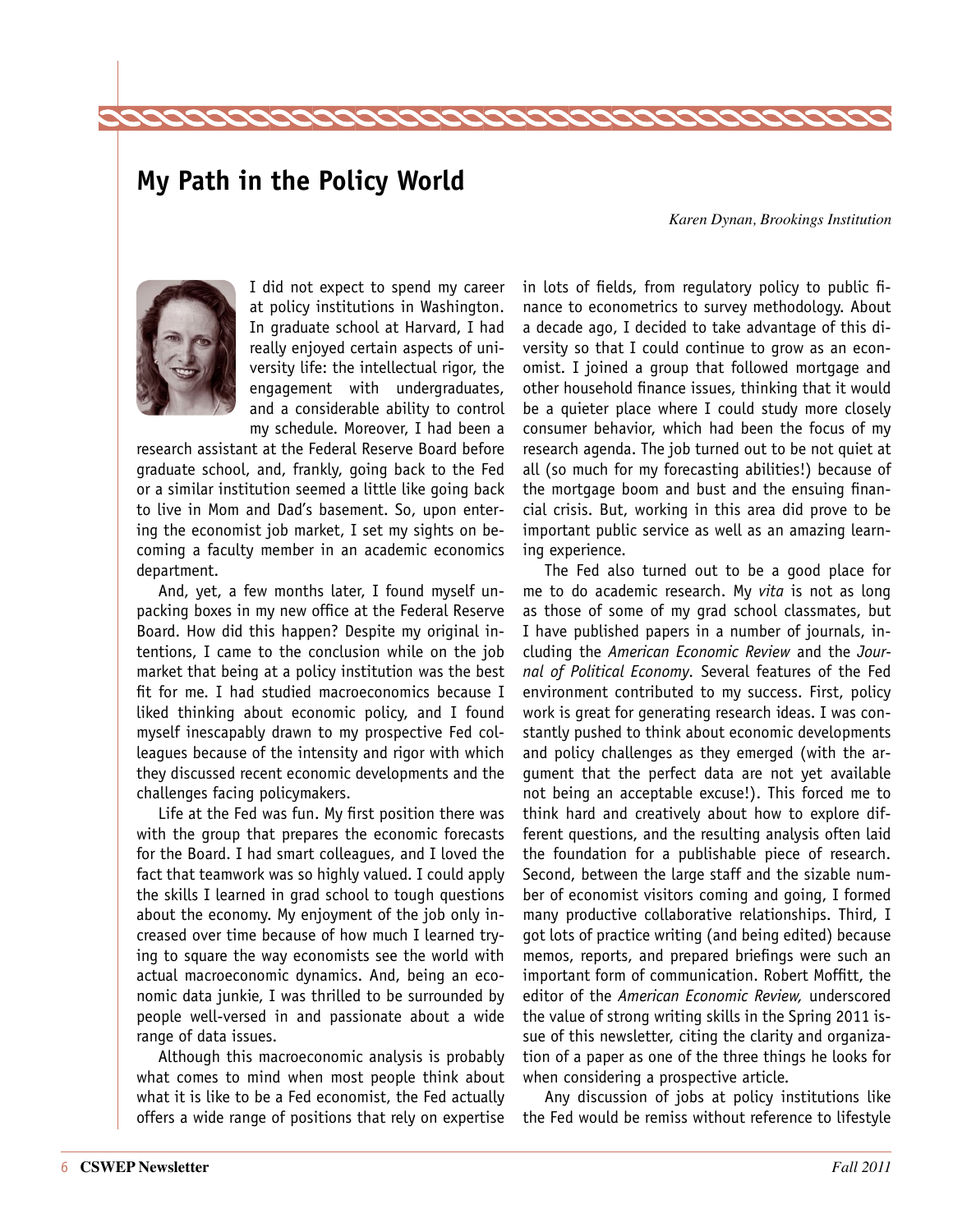

issues. One noteworthy aspect is the relief I got from the tenure clock. Yes, my grad school advisors were right that the absence of the "tenure stick" can lead one to redirect energies that might go towards publishing journal papers to other types of interesting work. But, to be honest, not having a tenure decision hanging over my head made going through an unexpectedly difficult pregnancy with twins three years into my professional career a lot less stressful. And, from a research point of view, there are merits to feeling freer to take risks on projects that address important questions but where the perfect dataset and identification strategies are not obvious at the outset.

The other lifestyle issue related to this type of job is time flexibility. I envied my friends at academic institutions who told me that they never had to miss an important school or family event for work reasons, as there were certainly times when my professional commitments made it really difficult to address personal priorities. In this regard, I feel very fortunate that my husband, Doug Elmendorf, in additional to being a terrific co-author, shares my views about what we would both like to accomplish in our careers and personal lives. Also, the Fed and many government institutions have made tremendous strides in their openness to part-time and flex-time arrangements. Both of us have taken advantage of such options at points during our careers.

The Fed is far from the only policy institution that hires economists in Washington and, between my own career and that of my husband, I have some personal experience with a number of them. A highlight for me was the year I worked for my thesis adviser Greg Mankiw at the Council of Economic Advisers. I signed on because I thought it would be a good experience for me, but I did not expect to enjoy it because I am not a highly political person. To my surprise, I loved nearly every minute of it. I had great colleagues—including Greg, Harvey Rosen, and Ted Gayer (who now co-directs the Brookings Economic Studies program with me)—and I spent much of my time on the fascinating and important topic of the systemic risk associated with the housing GSEs. I recommend the experience highly to anyone who has an interest in influencing policy. As for the politics, the fact that you are an economist turns out to be much more important than your party affiliation because, regardless of whether the policy ideas come from the left or the right, they all need sound economic analysis and input.

In 2009, I was recruited to join the Brookings Institution as Vice President and Co-director of the Economic Studies program. Brookings is one of the nation's oldest

*. . . the Fed actually offers a wide range of positions that rely on expertise in lots of fields, from regulatory policy to public finance to econometrics to survey methodology.*

think tanks. People often ask what people do at think tanks (use the term with a kid and you will get a laugh), and the basic answer is that, yes, we sit around and think about policy issues. It is a bit hard to generalize from there, as the think tank world runs the gamut from institutions that are essentially advocating particular causes to organizations that produce independent research and analysis, much like professors do at a university. Brookings is on the latter end of the spectrum.

My work at Brookings has much in common with what I did at the Fed. I still follow economic developments and policy closely, and I have a great group of colleagues who share my interests. In other ways, the work is quite different. I am asked to speak to a far wider range of issues, and I engage in a much wider scope of activities. Writing papers and policy briefs still occupies some of my time, but now I get asked to do things like speaking to the public, testifying before Congress, and talking to reporters. I have learned a lot, and I am more grateful now than ever for past CSWEP articles offering advice on how to be good at these things! I do not know what the next step in my career will be, but the odds are that it will be in the policy world, and my experiences at Brookings are setting me up well for whatever that next step is.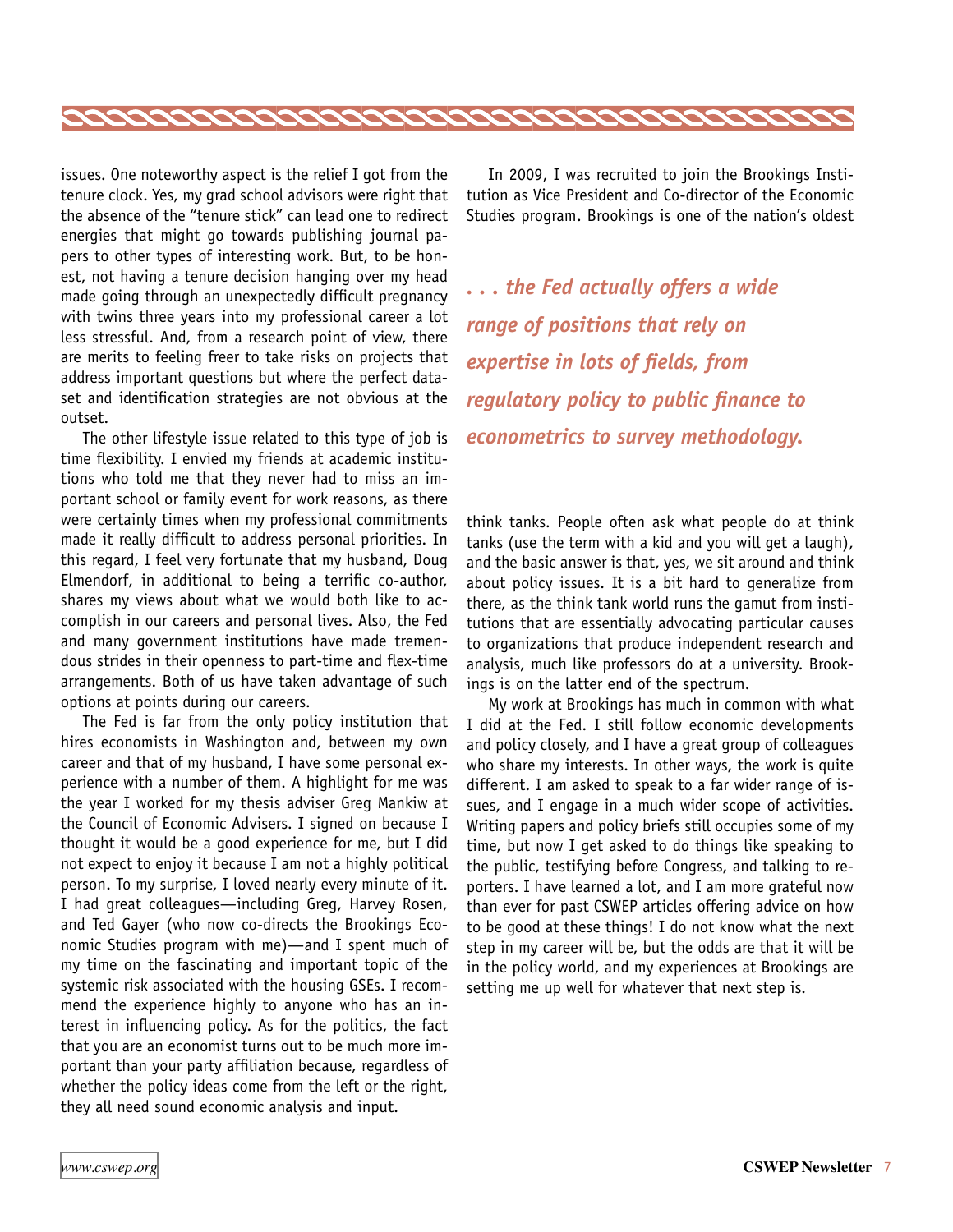### <span id="page-7-0"></span>**Why Choose to Be a Government Economist?**

*—Joyce Manchester, Congressional Budget Office* 



Like most new Ph.D. economists, I initially pursued an academic career. Yet after 21 years as an economist at several federal agencies, I am both pleased and proud that I have had the privilege of analyzing real-world issues and helping to shape policy discussions as a government econo-

mist. At the same time, I have enjoyed a busy family life as mom to two terrific daughters who are now in college and beyond, stepmom to two engaging young people, and spouse to an economist who is active in the policy world at a consulting firm.

If you like thinking about a range of real-world problems, contributing to policy discussions in a meaningful way, and communicating basic economic reasoning clearly and directly, then finding a job in the public sector could be right for you. Easy collaboration with other policy analysts, sometimes in other disciplines, is also a plus. With some extra effort and sufficient diligence, opportunities to publish some of your day-job work in refereed publications will come as well. And many government agencies recognize the value of work-life balance, both daily and over the course of your career.

#### **Analyze Real-World Problems**

When I began my career as a government economist at the Congressional Budget Office (CBO) in 1990, the demographic bulge known as the "baby boom generation" was established in the workforce as prime-age workers. But how they would fare in retirement and how their departure from the workforce into the retirement years would affect government entitlement programs were not yet on the radar screen for most people. As an academic, I had played with demographic change in some simple overlapping-generations models and knew that structural demographic changes can have large impacts on markets and prices. When a colleague at CBO suggested that I take on a project to help inform Congress about the financial wellbeing of baby boomers and what that might portend

for federal government spending in the future, I was both thrilled and terrified. That project turned out to be highly challenging, widely read, and lots of fun. Moreover, it spurred additional projects with various colleagues and led to several academic publications, including a 1995 co-authored article in the *Journal of Human Resources,* as well as many engagements on the conference and speaking circuit.

During my years at the Social Security Administration (2000–2007), I took advantage of the fact that the SSA was sitting on terrific data for analyzing how people were responding to changes in rules and incentives regarding their Social Security benefits. I worked with Jae Song, who was also at SSA, to look at [changes in entitlement ages](http://www.ssa.gov/policy/docs/ssb/v67n2/v67n2p1.pdf) as the full retirement age increased and the retirement earnings test was eliminated at older ages. We also worked with Till von Wachter at Columbia to examine characteristics and work behavior of people who received Disability Insurance benefits over time, leading to [analysis](http://www.columbia.edu/~vw2112/papers/dissa_vwjsjm_final.pdf) that has been valuable to the agency and will soon be published in the *American Economic Review.*

Since returning to CBO in 2007, I have seen firsthand how a government publication contributes to the debate over our country's fiscal future. [CBO's 2011](http://www.cbo.gov/ftpdocs/122xx/doc12212/06-21-Long-Term_Budget_Outlook.pdf)  [Long-Term Budget Outlook](http://www.cbo.gov/ftpdocs/122xx/doc12212/06-21-Long-Term_Budget_Outlook.pdf) took months of coordinated work among multiple groups at CBO, but the information transmitted in that report influences how our country responds to the challenges of demographic change and rising health care costs as we face an uncertain future. When we saw website hits for our report surge to over 150,000 during a 4-week period, we knew we had produced information that many analysts, both inside and outside the government, found useful.

#### **Participate in Policy Discussions**

Professors like to pass along their understanding of economics to their students and dazzle their peers with publications in top journals. As a government economist, your task is a bit different. Applying economic thinking to actual problems, and doing it in such a way that policy makers pay attention, offers the opportunity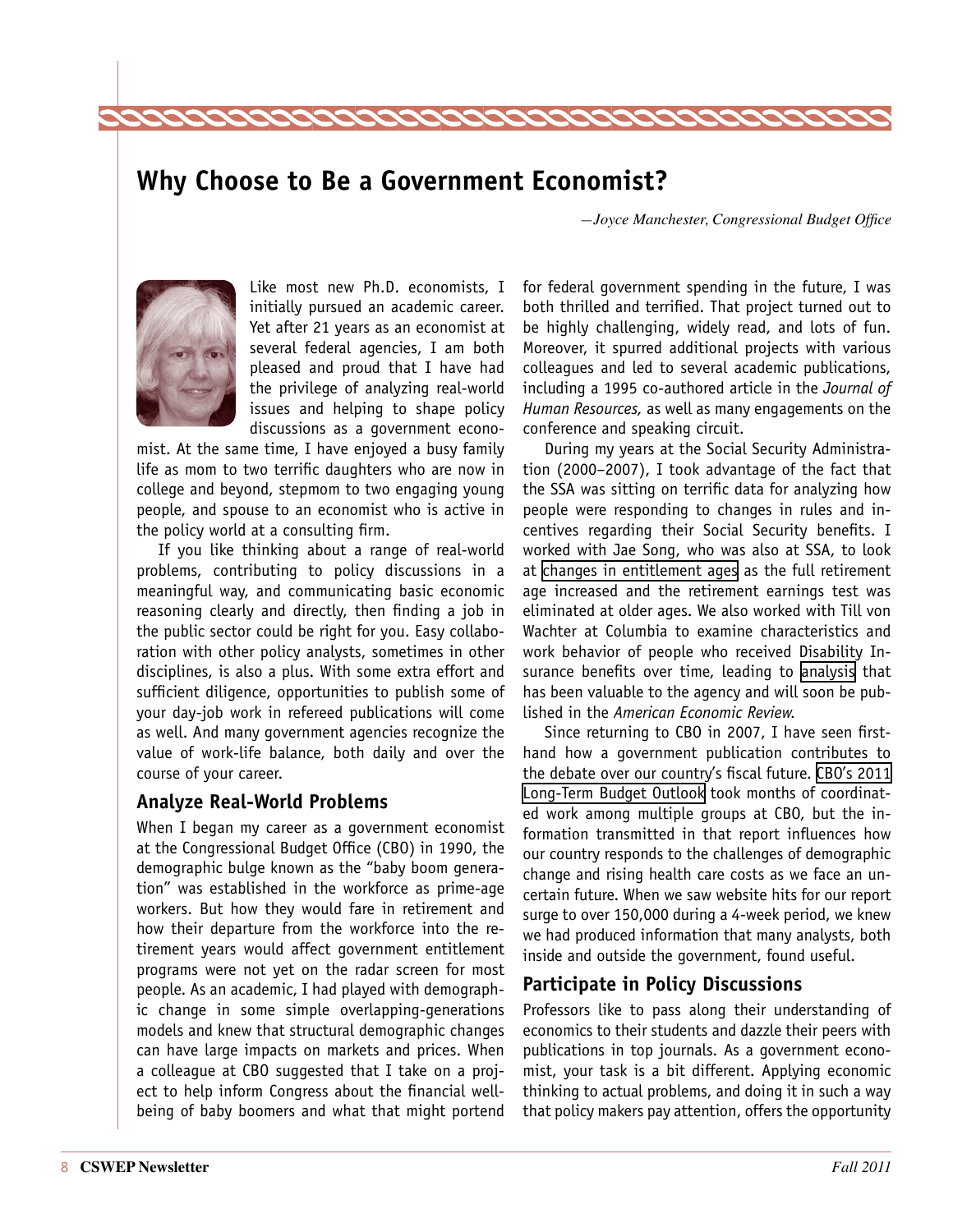<span id="page-8-0"></span>

to participate in policy discussions regarding challenges facing our country today and in the future.

Not all government economists interact frequently with top government policymakers, but I have been fortunate to work with several. Interacting with three CBO Directors—Bob Reischauer, June O'Neill, and Doug Elmendorf—has been especially rewarding. My group at CBO worked closely with Chairman Paul Ryan of the House Budget Committee and his staff as we prepared CBO's [analysis](http://www.cbo.gov/ftpdocs/108xx/doc10851/01-27-Ryan-Roadmap-Letter.pdf) of his "Roadmap for America's Future" and [preliminary analysis](http://www.cbo.gov/doc.cfm?index=12128) of his 2011 budget proposal. During meetings with Social Security Commissioners Kenneth Apfel and Michael Astrue, we shared our work on responses to policy changes.

In addition, economists frequently contribute to framing a problem or issue. Working groups on particularly thorny problems are commonplace, and the outcomes of those working groups can set the tone for future policy discussions. I served on the Social Security Trustees Working Group from 2002 to 2007 as we worked to improve projections of the Social Security trust funds, and I have presented my work to various Social Security Technical Panels over the years.

#### **Communicate with Policy Makers and the Public**

The most influential publications for members of Congress or the Administration are unlikely to be highly theoretical articles in *Econometrica.* Instead, a well-written, short piece on a particular program or policy challenge may have a profound impact on the way a staff member in the office of a member of Congress explains an issue to his or her boss. Similarly, the development of a policy proposal may depend more heavily on how the proposers understand their policy will affect real people than on an abstract analysis of a related issue in a top economics journal.

In much the same way, a well-written study on a topic of interest to the public may be picked up by reporters as they attempt to explain some of the finer points of the status of a government program or policy reform. Molly Dahl and I wrote a CBO issue brief, *[Losing a Job During a](http://www.cbo.gov/ftpdocs/114xx/doc11429/JobLoss_Brief.pdf)  [Recession](http://www.cbo.gov/ftpdocs/114xx/doc11429/JobLoss_Brief.pdf)* that was both timely and appreciated by several media outlets. A publicly available study or issue brief can be extremely useful in explaining the incentives created by the [Disability Insurance program,](http://www.cbo.gov/ftpdocs/116xx/doc11673/07-22-SSDisabilityIns_Brief.pdf) for example, or the details of the recent health care legislation.

At the same time, explaining arguments clearly and objectively is extremely important when the only communication with the Capitol Hill staffer or reporter is the written document. Hence the amount of time and intensity of effort that go into reviewing and refining

*. . . the amount of time and intensity of effort that go into reviewing and refining a written document . . . may surprise many economists who come from academia.*

a written document—in terms of both substantive content and communication style—may surprise many economists who come from academia. Taking advantage of the knowledge and experience of colleagues is invaluable in catching potentially misleading or confusing writing. Collaboration with other policy analysts can open your eyes to new ways of seeing a problem and explaining it to others.

#### **Publish Real-World Analysis in Refereed Journals**

Being a government economist often means access to fantastic data as well as awareness of some of the top policy challenges of the day. It is sometimes possible to turn those analyses for policy makers and the public into publications in some of the top refereed journals. Doing so might require work outside of regular hours, and many government economists are fully successful without pursuing outside publications. But if the desire to remain active in the academic sphere burns bright, producing top-notch articles is certainly possible and often encouraged at government agencies.

Why would a federal agency want its economists to publish in academic journals or remain active in conferences? Outside publications reflect well on the agency and signal to the outside world that its economists are performing cutting-edge research. Presenting papers at academic conferences also encourages academics and policy analysts to interact in a way that might not otherwise occur. Access to administrative data within government agencies permits government analysts to answer

**[continued on page 11](#page-10-0)**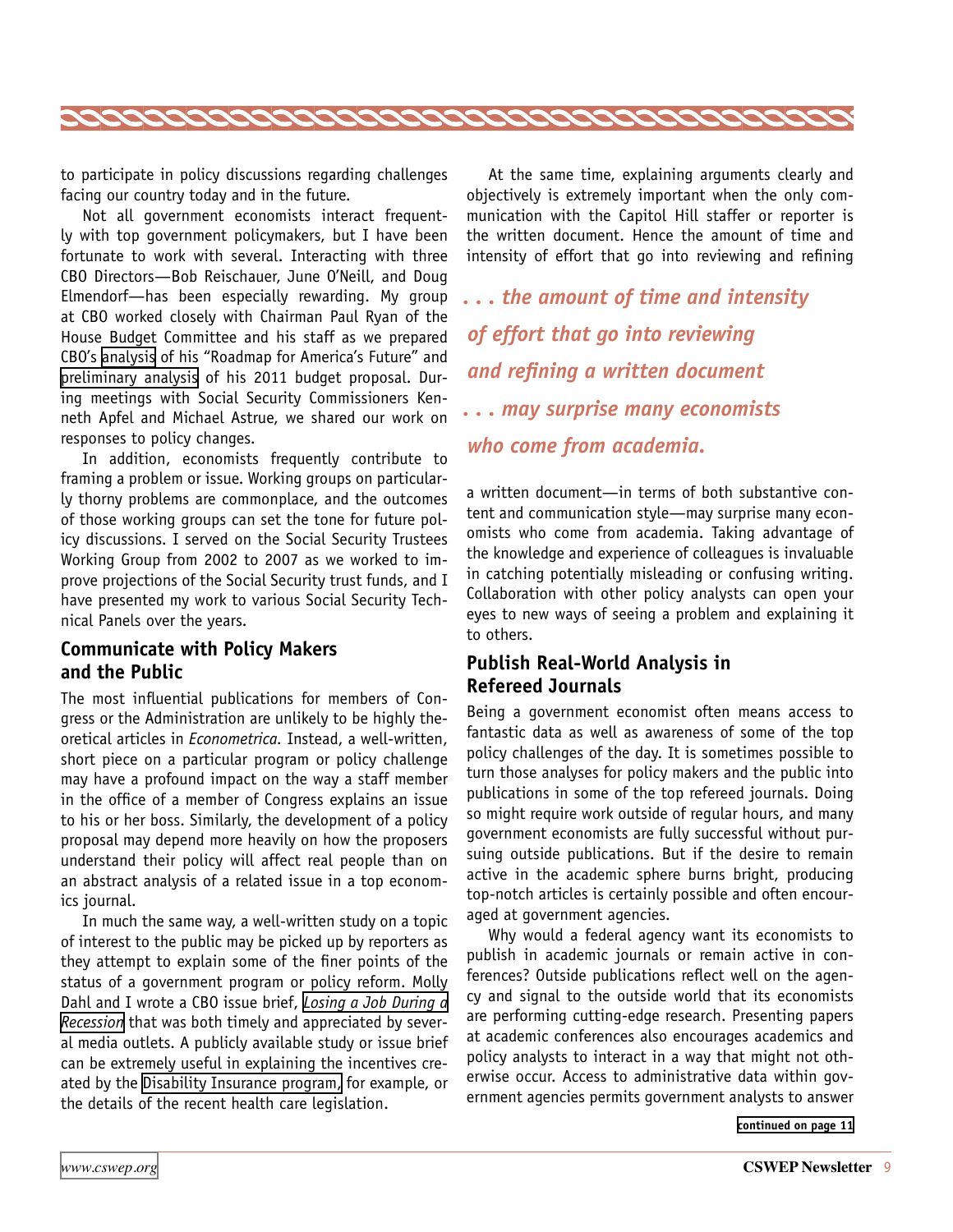### <span id="page-9-0"></span>**Elaine Bennett Research Prize winner continued from [page 1](#page-0-0)**

My junior year in college. Ever since my first semester in college I knew I wanted to do academic research. I was excited by topics in the areas of gender studies and social policy, and so I was taking a lot of interdisciplinary courses along with the standard economics sequence. Interdisciplinary classes such as gender studies fueled my interest in becoming an economist by providing a constant source of provocative social questions but also convincing me of the importance of acquiring and utilizing rigorous analytical tools from economics.

There was an "A-ha" moment when I realized how useful economics was for putting structure on the kind of questions that came up in these courses. It was really an intellectually thrilling year that I will never forget, that actually inspired a lot of my current research. For instance, in a women's studies class called "Gender and Technology," I wrote a term paper about how the introduction of credit cards and joint checking accounts gave women financial leverage in the household. My analytical skills were pretty primitive at that stage, but it was very exciting for me to think about these kinds of issues through the lens of economics (which is actually now quite standard).

#### *Let's talk about your research. While you work in development economics, you've got a pretty diverse set of projects—across questions, countries, and empirical approaches. What are some of the common linkages, or reasons for the diversity?*

My research interests, without a doubt, cover a very broad range of topics, and the topics I study tend to be all over the map, both literally and figuratively. What I love about economics, and one of the reasons I became an economist, is that it allows me work on a wide variety of subjects, so I pick questions that I find interesting, and I suppose that I have a wide set of interests. There are a few themes in my research, however. My research can, for the most part, be classified into four topics of interest within the field: property rights and housing policy; health and development; marriage and family law; and financial markets for the poor.

One important unifying theme throughout much of my research is gender. People often ask me why gender is such a central topic in the field of development, and I think it has a lot to do with the fact that gender roles, among a lot of other things, change rather dramatically with economic development. This sheds an interesting light on debates about sources of gender differences in social roles and the causes and consequences of gender divisions in home and work life. I am also interested in science and medicine, so some of what I strive for in my health research is using tools developed largely in the field of applied econometrics to better

answer simple science and health questions that, for ethical or practical reasons, cannot be answered clearly using the standard scientific method.

#### *Do you have a favorite among all those papers, and why that one?*

One of my favorite papers examined the impact of iodine deficiency on the "cognitive capital" of at-risk populations by evaluating the long-run effect on children's schooling of a natural experiment in maternal iodine supplementation. The results provide some of the first rigorous evidence of large cognitive effects in humans of in utero iodine deficiency, which had long been suspected based on animal studies but not demonstrated clearly in human populations in the medical and public health literatures. One of the most interesting aspects of the paper is that our findings also indicated that fetal iodine deficiency is particularly detrimental to female schooling. This was interesting to me from a scientific perspective, but also as an economist because it challenges the notion that gender differences in schooling outcomes observed in much of the developing world are driven purely by traditional gender roles and institutions. The findings imply, more generally, that schooling outcomes might to some extent reflect underlying differences in rates of learning disability due to ecological conditions. This paper was very rewarding for me because it satisfied my intellectual curiosity about how micronutrients affect human intelligence, had immediate policy relevance, and stimulated my interest in related topics about gender differences in schooling.

#### *One of the hardest parts in the transition from student to researcher is finding a good researchable question to start working on. Any advice on that for new researchers just starting their careers? What's worked for you?*

Yes! This is definitely one of the most challenging moments in the academic career: when you finally land your first job after toiling away for years on the job market paper and then realize that you are now expected to keep producing that kind of paper but at a much higher frequency! I remember very clearly the first time I gave a talk as an assistant professor—probably weeks into the job—when someone asked me about my research interests. When I started talking about my dissertation, they cut me off, saying, "But what are you working on NOW?"

I think the best advice I can give is, don't be afraid to start working on a research question just because you don't see immediately how you are going to answer it. You generally have to dig into a topic before you can discover how best to approach it. In terms of coming up with topics, another piece of advice that someone gave me early on was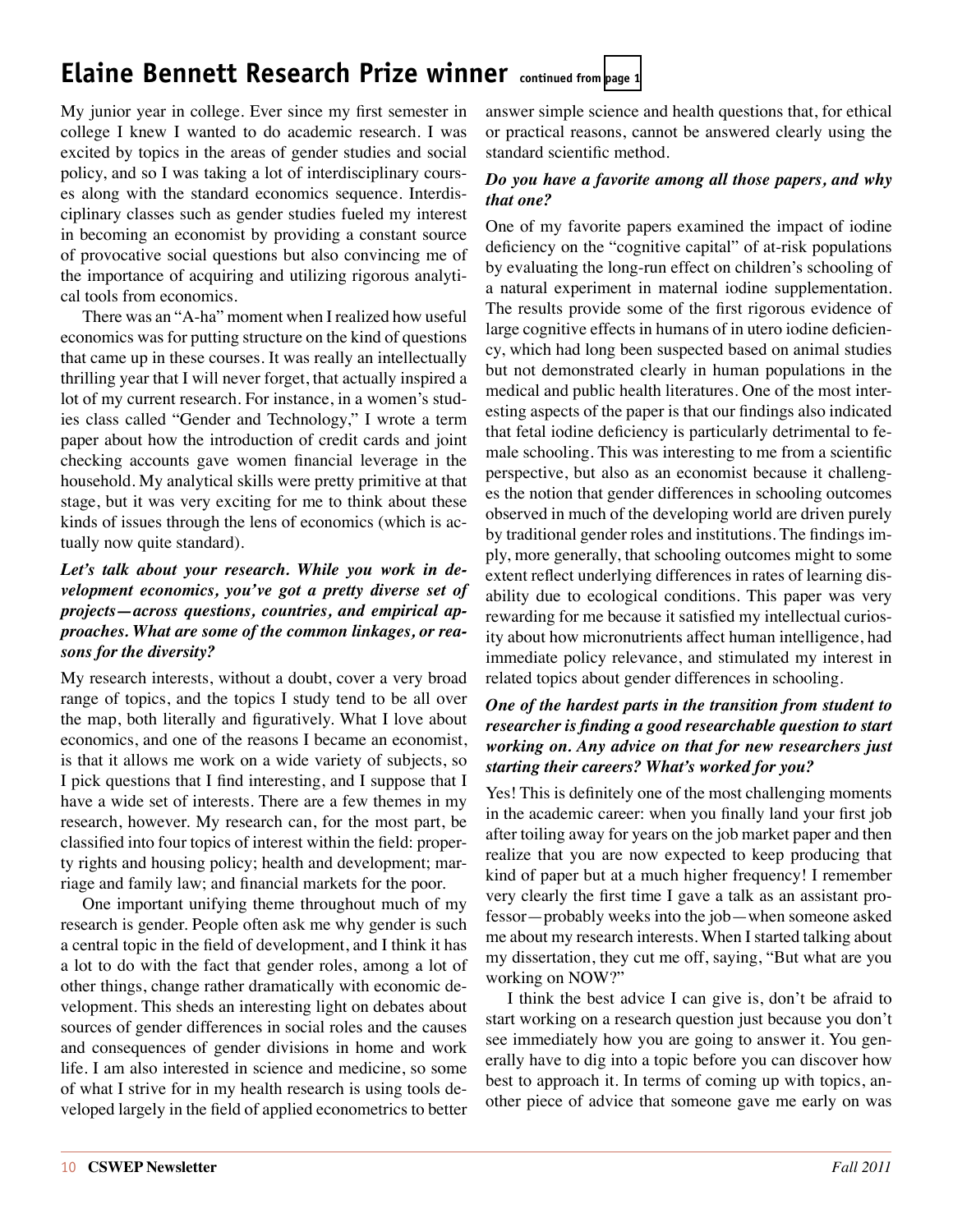<span id="page-10-0"></span>not to shy away from a question or area that interests you just because others are working on the same topic. There are usually many different angles to a good topic or research question, and, aside from that, in empirical work, replication is always useful!

Also, don't be shy about approaching people to collaborate. One of the best things about transitioning from grad school is that you are no longer expected to produce most of your work by yourself, and co-authorship is much more fun. So one way to get started on new topics after grad school is to approach people working on closely related themes and find a question at the intersection of your two areas.

#### *What part of your job really excites you?*

Mainly, I love the detective work of research. I love reading and hearing about things and then thinking hard about how I could actually answer that question with the perfect data and then pushing that a step further and thinking about how I might be able to answer the question with much less than perfect data. I like the satisfaction of having the tools to answer questions that I think are important, and the flexibility as an economist to switch topics quickly as new interesting questions arise. I also love that research is—or at least can be—collaborative. It is much more fun to work with your friends to tackle research questions. In my line of research, we are usually working with pretty big teams of traditional and field-based research assistants and project managers, so it is really a group effort. I also love doing field work, although it is much harder to travel for extensive periods of time now that I have kids. Even when I am working on research questions that don't involve traditional fieldwork, I find it very insightful to spend time in the country talking to people about the questions I am investigating.

#### *Is there a part you wish you could do away with?*

The marketing component. As a wise senior colleague warned me when I started this job, as academics we are basically self-employed. That is not to say that I don't truly appreciate the opportunity to share and discuss my research with economists all over the globe, but there is a certain element of self-promotion that is necessary/expected in the job that, for someone who selected academics as a means of acquiring the perfect behind-the-scenes job, is frustrating. I don't see a way to improve the technology, but that doesn't make it any more enjoyable.

#### *Do you have any advice for young researchers, particularly women?*

I think the best advice is, don't shy away from asking big questions. I think women especially need to be reminded of this because we tend more than men to lack the confidence to attack the really big questions and focus instead on things that we know we can answer, which are often less interesting.

A related piece of advice, given to me by a successful female economist when I landed the job at Harvard, was, "You just have to put yourself out there," meaning (I think), don't be shy, don't be scared of expressing your opinions. The smartest women I know are still worse at this than the smartest men I know. I find it fascinating and don't know why women are more conservative in expressing their opinions, but casual empiricism tells me that this is an important difference in success rates, so I think it is good advice, but hard to follow.

#### *Any final thoughts?*

Young researchers should join a community. I am especially lucky to have been a part of, pretty much since I started my career, the very dynamic research environment for development economists that has been created by the establishment of organizations like the Poverty Action Lab at MIT and Innovations for Poverty Action at Yale and visionaries like Esther Duflo and Abhijit Banerjee and Dean Karlan, who have really built this new community of development research from which I have benefitted enormously. Having a smaller community is also invaluable. Find a co-author or two that you love working with, and stick with questions that you find truly interesting. Working with friends makes the job much more fun and makes it easier to handle the inevitable frustrations of having to promote and publish your work.

### **Why Be a Government Economist?**

#### **continued from [page 9](#page-8-0)**

some of the vexing questions about behavior that would otherwise remain unanswered.

#### **Achieve Work-Life Balance as You Manage Your Career**

How quickly you advance as a government economist depends on how relevant your work is and how hard you want to push. But many government jobs allow flexible work schedules to accommodate life outside the office: occasional work from home, variable daily start and ending times, part-time work, or unpaid leave.

In addition, it's possible to do "office work only" when children are young and later rev up the extra work needed for faster advancement, outside publications, or a part-time teaching gig as family life becomes less demanding. Many agencies have a hefty concentration of economists in different topic areas, making it easier to back off and allocate work to someone else when needed.

Being an economist in the government may not be ideal for everyone, but it can offer terrific opportunities to do high-quality work that will influence policy discussions on the key issues facing our economy.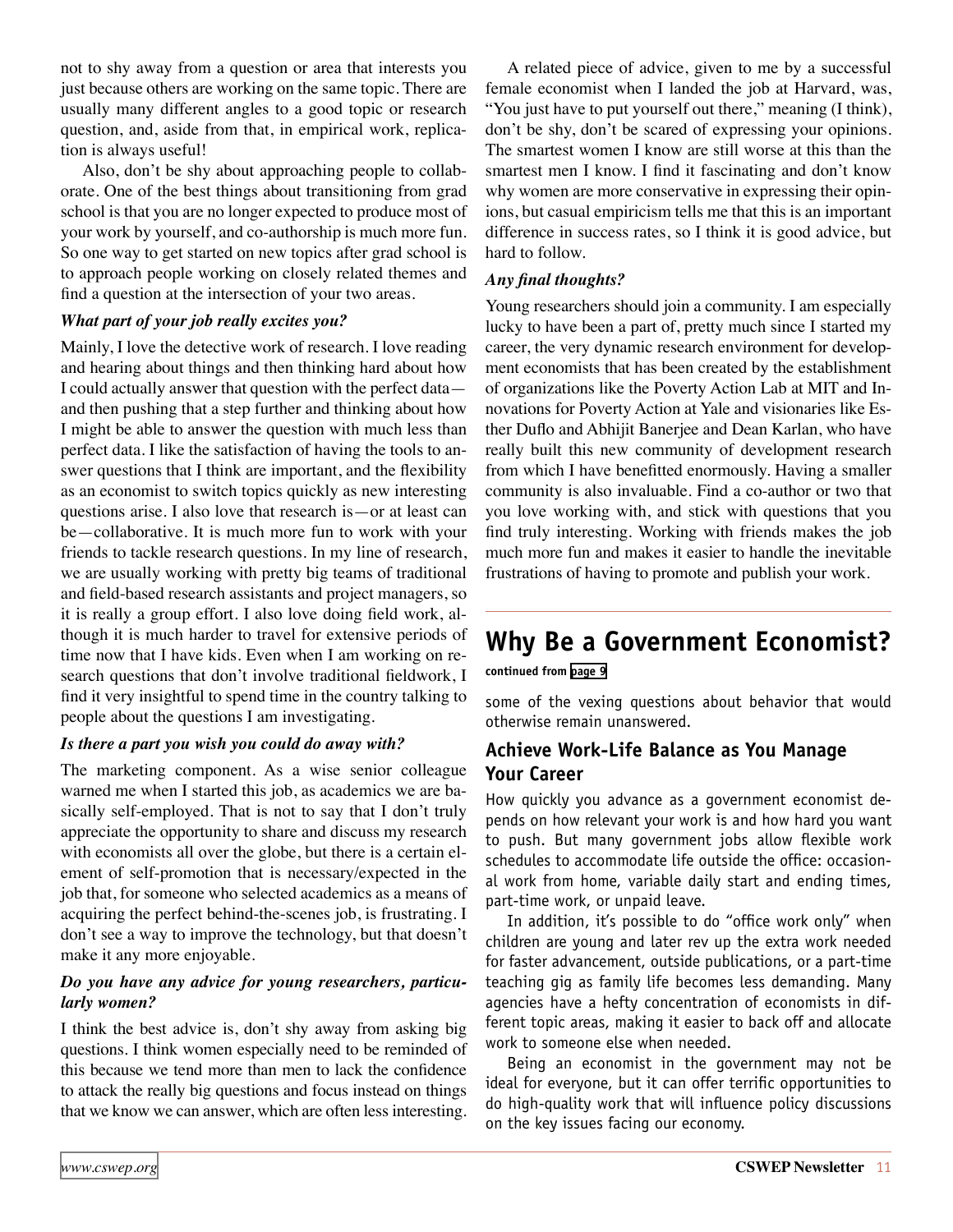### <span id="page-11-0"></span>**Carolyn Shaw Bell Award winner continued from [page 1](#page-0-0)**

It was interesting in that my transition from history to economics was a process. I did not just decide to change fields. I had been studying history and focusing on the sources of mortality changes in Italy since unification. I was spending a great deal of time in a rare book room reading Italian manuscripts on "The Plague of 1348" when my first husband came to me and asked if I wanted a job. He was working with Dick Easterlin who is an economic historian, and Easterlin needed someone to read Italian. Initially, I said

> *I studied two-person bargaining games as an economist for 20 years and that is precisely what I do in administration every day.*

no since I did not want to get distracted and I did not know much about economics. However, Dick was persuasive. He said that he could teach me economics but he couldn't teach me Italian. That experience altered the direction of my life. While I did go on to finish my history dissertation, I became a very different type of historian. Unlike most of the historians of the time who looked at specific eras in history, I was interested in looking at broad trends.

After graduation, I went to University of Florida as an Assistant Professor of History. While I was there, Lance Davis at Cal Tech contacted me and told me that he was putting together a new Ph.D. program in economics. He asked me to work as part of a National Science Foundation (NSF) funded project. Although my first reaction was that he was crazy, he told me to "think of it as a post-doc." Despite the (very) small cut in pay from being an Assistant Professor in history to being a Ph.D. student at Cal Tech, I loved the program. I had to do a little catch up, but it was not difficult for me since my mind had always organized the world in formal models. I was a "Sputnik kid." I always liked math, and I loved economics because that is the way my brain worked.

When I graduated, the job market was terrific. I received dozens of interviews. After I received my offer from Northwestern, I cancelled the rest of my interviews since Northwestern was my first choice.

*You are considered a pioneer in the area of experimental economics. What led you to this area of research? What* 

#### *were your experiences like pursuing such a cutting edge area of economics?*

I got into the field of experimental economics by accident. At Cal Tech I was surrounded by an amazing cohort of people. Steve Matthews, Linda Cohen, Matt Spitzer, and Brian Binger were all in my class. Moreover, I was surrounded by tremendous scholars, including Vernon Smith and Charlie Plott. After I took Plott's course in experimental economics, I knew I had found an intellectual home.

Since experimental economics was so new, my dissertation was not on experimental economics. It was in a very traditional area. I worked with Jim Quirk on general equilibrium theory and my dissertation was entitled, "Optimal Allocation of Resources under Capacity Constraints." When I went on my job market interviews, I talked about my thesis in the seminar, but in side conversations the junior faculty wanted to talk about my experimental work.

I started my Coase Theorem research while at Northwestern. When I came up for my third year review, it was not great because I did not have anything published. One of my classmates at Cal Tech, Paul Thomas, got my husband and me interviews at Purdue. This was another defining moment for me since it was the first time that I was presenting myself as an experimental economist. Purdue offered jobs to both my husband and myself and reset my tenure clock. I took the job and never looked back. Within two years I had six articles published, and I got tenure in my third year at Purdue.

#### *What do you consider to be your most important contribution to the field of economics?*

With regard to research, I am most proud of the fact that I participated in the creation of three new fields in economics: experimental economics, cliometrics, and behavioral economics. I was a founding member of the Economic Science Association and a founding member of the Cliometrics Society. Last time I checked there were over 4000 citations of my work. I also am quite proud of being named as the Bell Award winner. This is one of the most important awards that I have ever won.

#### *You also have been quite successful on the administrative side of academia. How have you enjoyed your experiences as an administrator?*

Even in administration, every day is new, interesting, and exciting. I do not do a great deal of research now, but I studied two-person bargaining games as an economist for 20 years and that is precisely what I do in administration every day.

I also believe that I have made an important contribution to academia through my work as an administrator. I am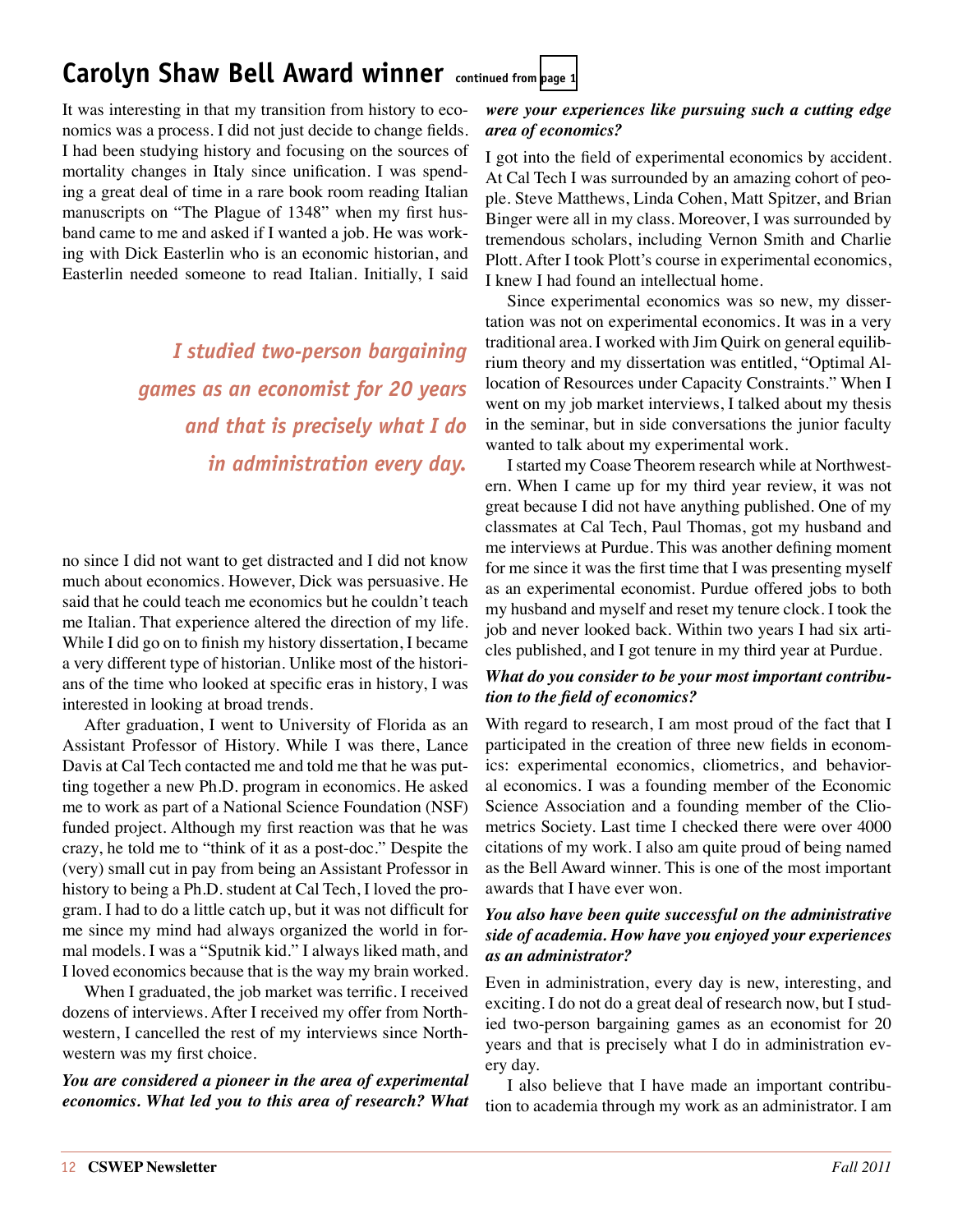proud of the fact that I have been able to focus different academic factions around a common vision for radical change, changes that were believed to be impossible in academia. For example, during my time as an administrator, I have been able to consolidate two different campuses at the University of Colorado; take the University of Arizona's MBA program from almost closing to a top-ranked program in four years; and implement a new budgeting system at Iowa State during a time of massive budget cuts.

#### *What was your biggest challenge on the administrative side?*

I believe that my biggest challenge was dealing with the political issues at the University of Colorado that got translated into a football scandal. I was quite surprised by the way that political opponents grabbed onto a media issue to get their personal agendas pushed through. However, that was a tremendous learning opportunity. I am now much more sophisticated about managing the media by having had to learn the hard way.

#### *From my personal experience and the experience of many others, you are a devoted mentor to junior faculty. Can you tell us a bit about your approach to mentoring and what you might see as the benefits, if any, to your own career from your efforts?*

One of the reasons that mentoring is so important to me is that I had great mentors myself; both academic (Dick Easterlin, Vernon Smith, Charlie Plott, and Joel Mokyr) and personal (my mother, my aunt, and my maternal grandmother). When I was asked to be a CSWEP mentor, I jumped at the chance. I am a much better economist and certainly a better administrator for the time that I have spent mentoring. It is also personally fulfilling. Now when I look at my first group of CSWEP mentees (Yan Chen, Rachel Croson, Laura Razzolini, Sara Solnik, and Lise Vesterlund), I am very proud of them.

#### *What advice would you give to young scholars, particularly women, who are just starting out in academic careers?*

Find what you are passionately interested in. The job market is generally good enough that you can find a place where what you do and love will be appreciated. Find a marriage between what you love and what you are good at. If you are passionately excited about what you are doing, you will have a great career.

When roadblocks get thrown in your face, don't get mad, get even. Show the world what is truly exceptional about you. Everyone has something that they are exceptional at.

#### *What about women economists who are further along in their careers?*

Once you get tenure, you should work on what absolutely excites you. Use your freedom to work on tough, interesting and exciting problems. The most creative and productive time in my career was in the first few years after I received tenure. I wrote more papers per year in the five years after I received tenure than any other time in my career.

Take risks! High risks translate into big rewards.

#### Employment Opportunity



#### **The International Food Policy Research Institute**

Position # 11-181—Postdoctoral/Research Fellow/DSG

#### **Job Summary:**

The International Food Policy Research Institute (IF-PRI) seeks a qualified candidate to serve as a Postdoctoral Fellow or Research Fellow to work under Ghana Strategy Support Program (GSSP) for a two-year, fixedterm, renewable appointment.

#### **To Apply:**

Go to [www.ifpri.org](http://www.ifpri.org). Click on "Careers" and "Research Positions" to link you to Position # 11-181—Postdoctoral Fellow/Research Fellow, DSG. Please complete online application, including a complete curriculum vitae and a detailed letter of interest. Also complete section providing 3 references.

For more information on IFPRI, please visit our website at [www.ifpri.org](http://www.ifpri.org).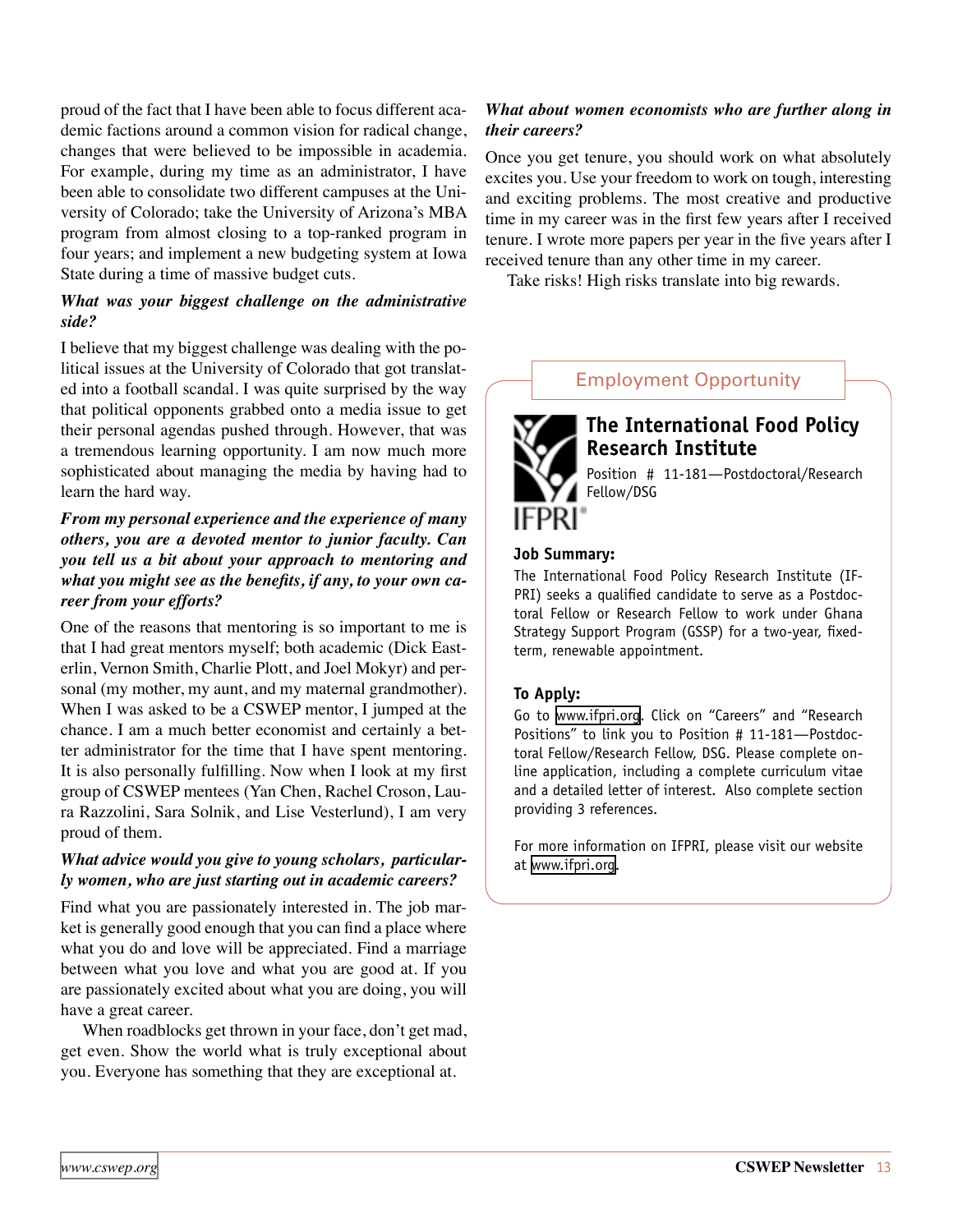### <span id="page-13-0"></span>**Shelley White-Means continued from [page 1](#page-0-0)**

to college. My father was the first college graduate in our family, and his son and his daughter were going to continue the tradition.

In 1973, Grinnell College awarded me a full four year scholarship, and off to Iowa I traveled without ever having visited the college. I was one of 65 black students on campus, most of whom had grown up in the urban inner city as I had. My freshman year, I enrolled in an economics class. Economics was a subject that required critical thinking, and it could be used to provide understanding about how the world worked. Economics became my major. Grinnell provided the opportunity for me to meet face-to-face a black Ph.D. economist, Mr. Clifford Reid, who saw promise in me and mentored me. Mr. Reid convinced me to attend a summer program for minority students sponsored by the American Economic Association and noted that it would be a life-changing experience.

The AEA Summer Program changed my career direction. My plan was to obtain an MBA, with emphasis in accounting, but a conversation with a fellow student led to different choices. As we talked about our future careers, I shared a dream about a critical need for better health and health care in Memphis and my desire to do something about it.

In 1977, I enrolled in the economics Ph.D. program at Northwestern University. This was a great place to focus on health- and economics-related issues because there were four health economists on the faculty in the economics department and the business school, a unique faculty composition at the time. To this day, Mark Pauly continues to have an influence on my professional development.

I would become the first black female graduate of the Ph.D. program in economics at Northwestern. As such, I was advised to choose a dissertation topic that was not minority focused; the concern was that I would be stereotyped and limit my options. So I wrote about Blue Cross/Blue Shield plans and impacts of board composition on physician incomes.

As my first job I chose the Consumer Economics Department at Cornell University. This was a great choice for me. The department was interdisciplinary (economists, sociologists, and consumer economists) and provided an opportunity to expand the audience of my research and develop new transdisciplinary research strategies. My first research collaboration post-dissertation was with a social demographer. We engaged in field research on housing, health, health care utilization, and workforce productivity of black and Hispanic migrant farmworkers. This work was fulfilling because we were able to provide new insights to Cooperative Extension and the State of New York and impact policy changes for farmworkers. In addition to receiving grant support and publication opportunities, this was the beginning of my health disparities research.

Teamed with a social psychologist, my research examined racial/ethnic differences in family caregiving using models of household production and cultural identity theory. My health disparities research has also examined racial/ ethnic differences in emergency room use, the distinction between racial differences and racial disparities in health care utilization, cost of disparities in heart disease, and race and skin tone bias as factors contributing to racial disparities in care.

After leaving Cornell, I moved back to Memphis and accepted a position in the University of Memphis' Economics Department. For the last six years, I have worked at the University of Tennessee Health Science Center, serving as Chair of the Health Outcomes and Policy Research Division and Vice-Chair of the Pharmaceutical Sciences Department.

In fall 2009, the dream that I spoke of as a college junior became a reality. With federal funding from the National Center on Minority Health and Health Disparities, I founded the Consortium on Health Education, Economic Empowerment and Research (CHEER). This center focuses on education and active community engagement directed toward transforming health disparities into health possibilities. There is a strong emphasis on economics because impoverishment and income inequality are at the center of the health disparities concerns in Memphis.

My advice to young researchers is to embrace a research topic that is meaningful to you because you will be more committed to give it your best, providing unique insights to a topic/issue. Of course you want to be able to publish and not perish. Satisfaction also may occur by informing policy and effecting change in the lives of others.

The joy of my life is my son, Stephen, age twelve. Balancing family life and work life is a challenge, but it is rewarding nonetheless.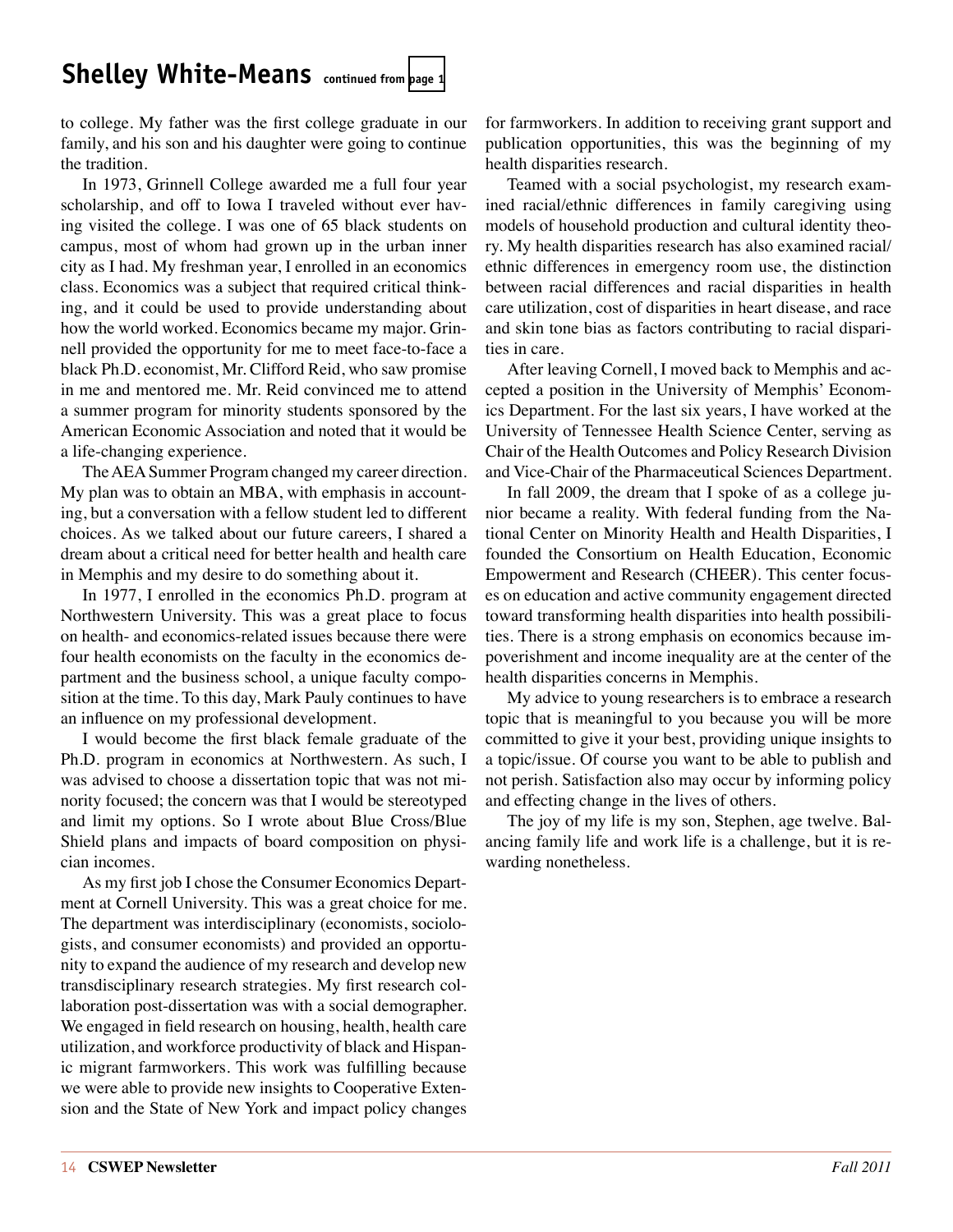### <span id="page-14-0"></span>**Madeline Zavodny continued from [page 1](#page-0-0)**

opted to go to Claremont McKenna College partly because of the size and strength of its economics department. The fact that it was sunny southern California sounded good, too, since I grew up in the Chicago area.

The faculty at CMC were excellent teachers and incredibly supportive of my desire to go on to graduate school. Nancy Burnett was particularly helpful and, as the only female faculty member in the economics department at the time, a role model for me. I was awarded a Truman Scholarship as a sophomore, which was critical to helping fund the rest of my undergraduate education and my first two years of graduate school at MIT.

As an undergraduate, I mostly took courses in political economy, not math. CMC's faculty were crystal clear with me about the need to take lots of math classes—I remember even an English professor telling me that I needed more math—but nevertheless I was utterly shocked by how mathematically economics was taught in graduate school. I considered leaving MIT many times during the first year but was unsure what else I would do. Luckily, one day Nancy Rose gave a guest lecture in econometrics in which she presented applied work. It was a glimpse of the light at the end of the tunnel.

I chose labor economics as my main field because I liked how it combined theory and empirics. MIT had an all-star roster who taught labor economics while I was there: Lisa Lynch, Richard Blundell, Steve Davis, Steve Pischke, Mike Piore, and Josh Angrist. Steve Pischke became my supportive and encouraging thesis director.

By the time my last year approached, I was unsure what I wanted to do after finishing my Ph.D. Being a faculty member in a Ph.D. program had little appeal to me. I did know I wanted to be somewhere warm after four very cold years in the Boston area. I was intrigued by a career with the Federal Reserve, which would allow me to combine my interests in research and policy. I ultimately spent six years as a research economist at the Federal Reserve Banks of Dallas and Atlanta.

While I was working at the Atlanta Fed, Rosemary Cunningham asked me to teach a course at Agnes Scott College, a liberal arts college for women near Atlanta. I loved it, and after adjuncting there a few times I decided to look for a tenure track position at a liberal arts college. I was thrilled to get a position at Occidental College in Los Angeles. Oxy was terrific, but my then-fiancé was unable to find a job in southern California—the job market for philosophers is much tighter than the job market for economists. I therefore returned to the Atlanta Fed. Miraculously, a year later a position became available at Agnes Scott and I got it.

Teaching at a women's liberal arts college is terrific in many respects. The students are both interested and interesting. My colleagues understand the importance of work-life balance. I'm particularly proud that Agnes Scott was identified as the #2 program in the United States for eventual economics Ph.D. recipients per undergraduate by a study published in the 2007 Journal of Economic Education.

One of the benefits of transitioning to a liberal arts college mid-career is that I already had a research agenda underway and an established set of coauthors. This helps me stay productive in my research despite the significant teaching and service load. Most of my recent research is on immigration to the U.S. I like working in areas with clear policy implications.

Finally, I'm lucky to have a very supportive spouse. We're raising two wonderful boys. Working in a femaledominated environment offers a great balance to living in a household full of males. Right now, I wouldn't trade either one for anything else!

#### Abstract of Interest

#### **Gender Ratios at Top Ph.D. Programs in Economics**

Galina Hale (Federal Reserve Bank of San Francisco) and Tali Regev (Tel Aviv University), August 18, 2011

#### **Abstract**

Analyzing university faculty and graduate student data for the top-ten U.S. economics departments between 1987 and 2007, we find that there are persistent differences in gender composition for both faculty and graduate students across institutions and that the share of female faculty and the share of women in the entering Ph.D. class are positively correlated. We find, using instrumental variables analysis, robust evidence that this correlation is driven by the causal effect of the female faculty share on the gender composition of the entering Ph.D. class. This result provides an explanation for persistent underrepresentation of women in economics, as well as for persistent segregation of women across academic fields.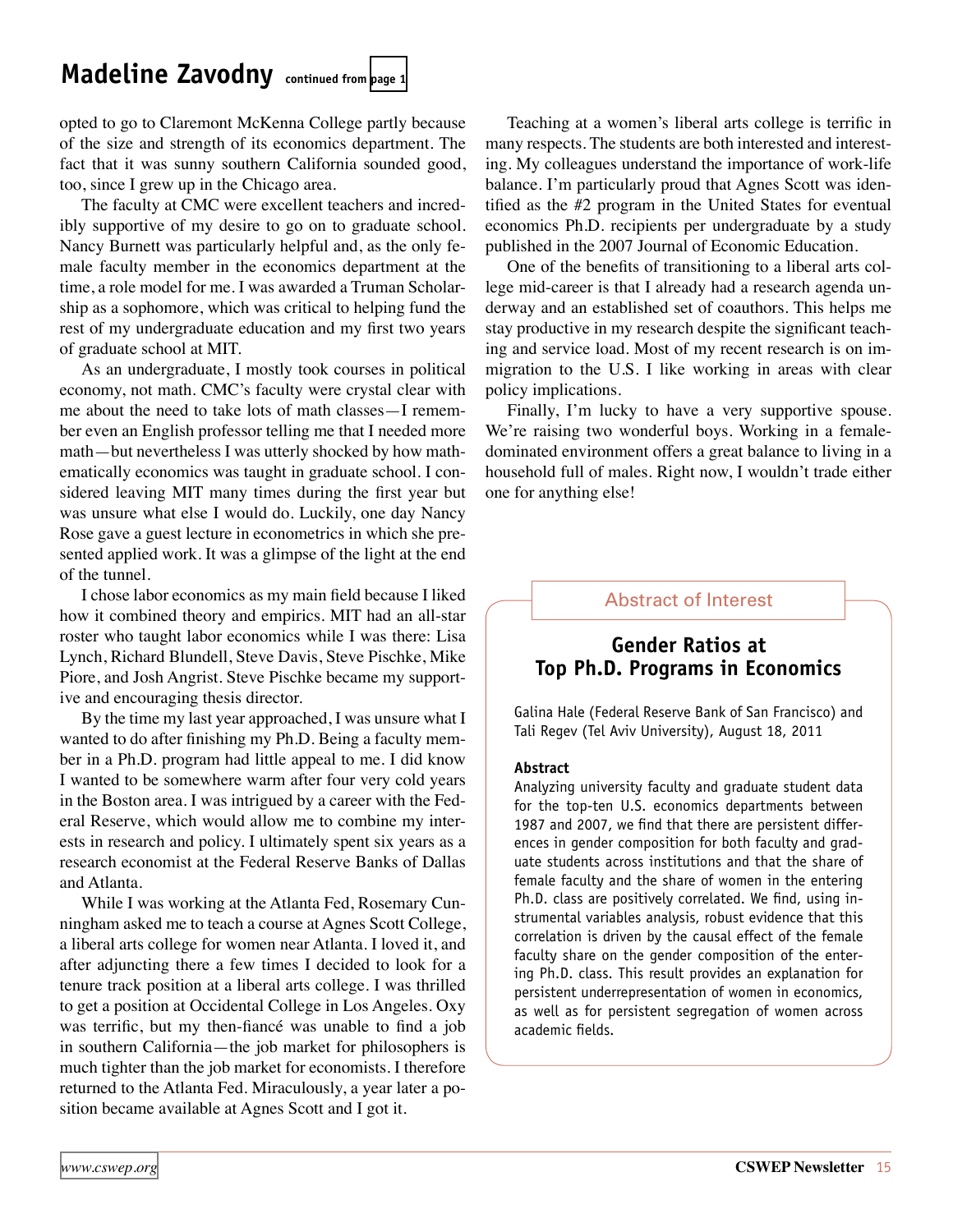<span id="page-15-0"></span>

### **CSWEP Sponsored Sessions at the 2012 ASSA/AEA Annual Meeting**

*January 6–8, 2012 Hyatt Regency Hotel, Chicago, Illinois*

**Jan 6, 2012 8:00 am Hyatt Regency, Columbus KL**

#### **Economic Circumstances and Child Health**

*Chair:* Seema Javachandran (Northwestern University)

*Discussants:* Shingyi Wang (New York University), Rema Hanna (Harvard University), Anne Case (Princeton University), Richard Akresh (University of Illinois at Urbana-Champaign)

- *The Weight of the Crisis: Evidence from Newborns in Argentina*  Climent Quintana-Domeque (Universitat d'Alacant) and Carlos Bozzoli (BIW)
- *Seasonal Effects of Water Quality on Maternal and Infant Health in India* Nidhiya Menon (Brandeis University) and Elizabeth Brainerd (Brandeis University)
- *The Effect of Prenatal Stress on Birth Weight: Evidence from the al-Aqsa Intifada* Hansi Mansour (University of Colorado– Denver) and Daniel Rees (University of Colorado–Denver)
- *Child Health and Conflict in Cote d'Ivoire* Camelia Minoiu (International Monetary Fund) and Olga Shemyakina (Georgia Institute of Technology)

#### **Jan 6, 2012 10:15 am Hyatt Regency, Columbus KL**

#### **Maternity Leave, Family Formation and Caregiving**

*Chair:* Terra Mckinnish (University of Colorado, Boulder)

*Discussants:* Christine Piette Durance (UNC), Shoshana Grossbard (UCSan Diego), Andrea Beller (University of Illinois–Urbana-Champaign), Daniel Rees (University of Colorado–Denver)

*The Effects of Maternity Leave on Children's Birth and Infant Health Outcomes in the United States* Maya Rossin (Columbia University)

- *Love and Money by Parental Match-Making: Evidence from Chinese Couples* Fali Huang (Singapore Management University), Ginger Jin (University of Maryland), and Lixin Colin Xu (World Bank)
- *Sex Ratios and Family Formation: The Role of the Vietnam Draft*  Marianne Bitler (University of California–Irvine) and Lucie Schmidt (Williams College)

*Do Couples Self-Insure? The Effect of Informal Care on Joint Labor Supply Decisions* Norma Coe (Boston College), Courtney Harold Van Houtven (Duke University), and Meghan Skira (Boston College)

#### **Jan 6, 2012 2:30 pm Hyatt Regency, Gold Coast**

#### **Growth Inputs: From Human Capital to Nation Building**

*Chair:* Linda Goldberg (Federal Reserve Bank of New York)

*Discussants:* Katheryn Russ (University of California Davis), Lori Beaman (Northwestern University) Heather Royer (UCSB) and Erica Groshen (Federal Reserve Bank of New York)

- *Nation Building and Economic Growth* Ellyn Creasey (US Navy), Ahmend Rahman (US Naval Academy), and Katherine Smith (US Naval Academy)
- *Are Women Driving Electoral Outcomes? Examining Conditional Cash Transfer Program Expansions in Colombia* Javier Baez (World Bank), Adriana Camacho (Universidad de Los Andes), and Emily Conover (Hamilton College)
- *Compulsory Schooling in Turkey, Educational Attainment, and the Gender Gap* Jennifer Ward-Batts (Wayne State University) and Kaitlin Anitshin (Arturo Velasquez Institute)
- *Effects of School Quality on Student Achievement: Discontinuity Evidence from Kenya* Adrienne Lucas (Wellesley College) and Isaac Mbiti (Southern Methodist University)

#### **Jan 7, 2012 8:00 am Hyatt Regency, Regency B**

#### **Exploiting Experiments and Quasi-Experiments to Identify Gender Related Outcomes**

*Chair:* Tracy Regan (University of Arizona)

*Discussants:* Catalina Almuedo-Dorantes (San Diego State University), Martha Bailey (University of Michigan), Todd Sorensen (University of California–Riverside), Dina Shatnawi (U.S. Naval Postgraduate School)

- *Identification of the Effect of Depression on Risky Sexual Behavior: Exploiting a Natural Experiment* Susan Averett (Lafayette College) and Yang Wang (Lafayette College)
- *The Effects of Intrauterine Malnutrition on Sex Ratio at Birth and Fertility Outcomes: Evidence from the 1974 Bangladesh Famine* Christina Peters (Metropolitan State College of Denver), Rey Hernández- Julián (Metropolitan State College of Denver), Hani Mansour (University of Colorado–Denver)
- *Conditional Cash Transfers and Female Empowerment: Evidence from Colombia* Adriana Camacho (University of the Andes), and Catherine Rodriguez (University of the Andes)
- *Does Gender Matter for Academic Promotion? Evidence from a Randomized Natural Experiment* Natalia Zinovyeva (Institute of Public Goods and Policies), and Manuel Bagues (Carlos III University)

#### **Jan 7, 2012 10:15 am Hyatt Regency, Toronto**

#### **Family structure and intra-household bargaining: Causes and Consequences**

*Chair:* Erica Field (Duke University)

*Discussants:* Santash Anagol (University of Pennsylvania), Elizabeth Brainard (Brandeis University), Margaret Mcconnell (Harvard School of Public Health) and Nancy Qian (Yale University)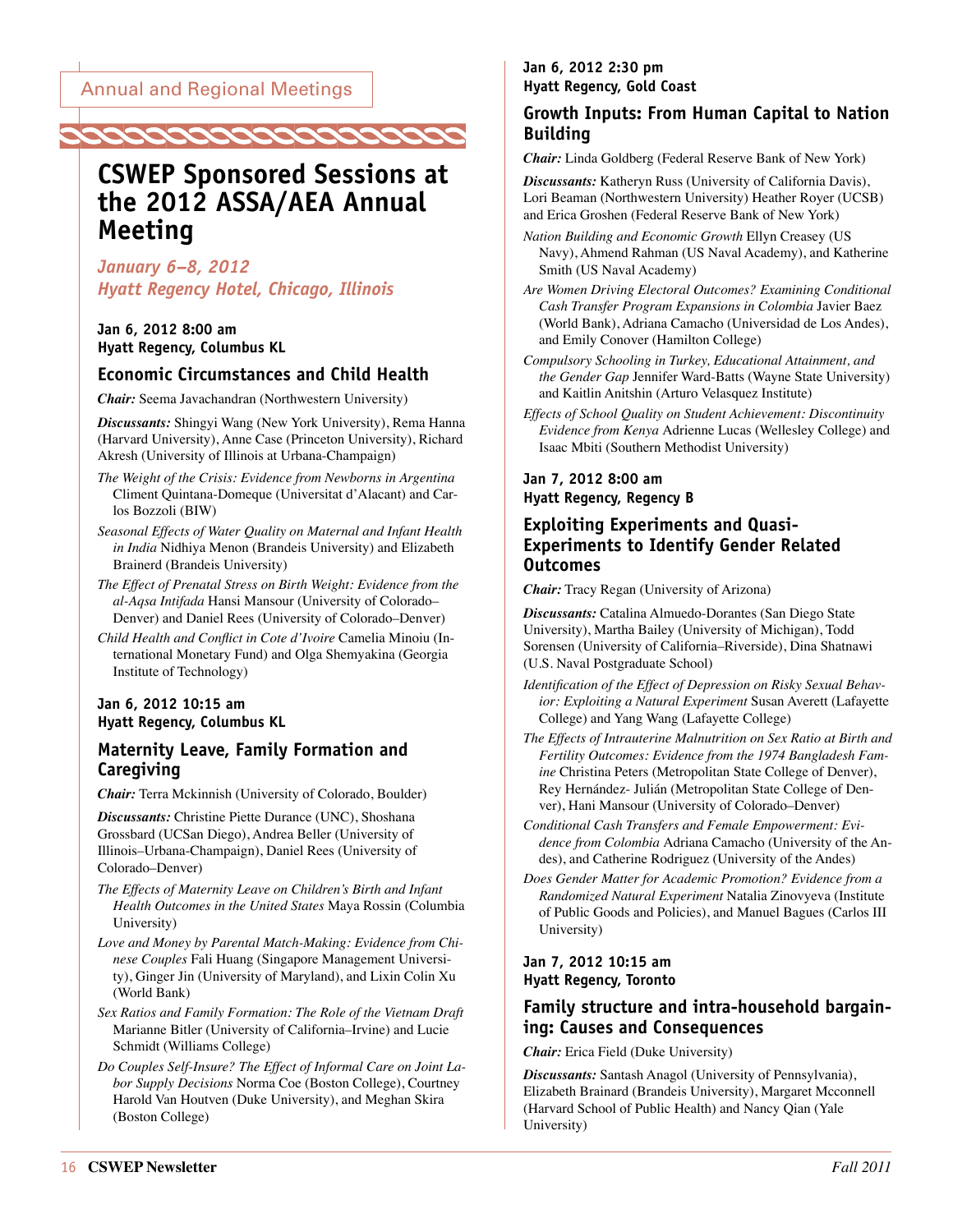<span id="page-16-0"></span>*Kinship and Financial Networks, Formal Financial Access and Risk Reduction* Cynthia Kinnan (Northwestern University) and Robert Townsend (MIT)

*Female Bargaining Power and Household Decision Making: Evidence from Mexico* Francisca Antman (University of Colorado at Boulder)

*Credit to Women Entrepreneurs: The Curse of the Trustworthier Sex* Isabelle Agier (Universite Paris I Sorbonne) and Ariane Szafarz (Universite Libre de Bruxelles)

*Gender, Household Bargaining, and Property Rights* Shing-Yi Wang (New York University)

#### **Jan 8, 2012 10:15 am Hyatt Regency, Columbus CD**

#### **Women and the Firm**

*Chair:* Marjorie McElroy (Duke University)

*Discussants:* Sabrina Wulff Pablonia (BLS), Julie Smith (Lafayette College), Cristian Bartolucci (Collegio Carlo Alberto), Johanna L. Francis (Fordham University)

*Affirmative Action in Korea: Impact on Women's Employment, Corporate Performance and Economic Growth* Jin Hwa Jung (Seoul National University), Hyo-Yong Sung (Sungshin Women's University) and Hyun-Sook Kim (Soongsil University)

*Business Cycles and Gender Diversification: An Analysis of Staffing Patterns by Industry and Firm Size* Cynthia Bansak (St. Lawrence University), Mary Graham (Clarkson University), Alan Zebedee (Clarkson University)

- *Layoff Decisions at Women-Owned Businesses* David Matsa (Northwestern University) and Amalia Miller (University of Virginia)
- *Men are from Mars, Women are from Venus: Gender and Mergers and Acquisitions* Kai Li (University of British Columbia), Maurice Levy (University of British Columbia) and Feng Zhang (University of British Columbia)



### **CSWEP Sessions at the Southern Economic Association Annual Meeting**

*November 19–21, 2011 Washington Marriott Wardman Park, Washington, DC* **<http://www.southerneconomic.org/>**

**Sunday, November 20, 10:00–11:45 am** 

#### **Session 18G Gender Assets and Welfare Outcomes**

*Chair:* Mieke Meurs (American University)

*Discussants:* Cheryl Doss (Yale University), Caren Grown (USAID)

*Macroeconomics, Distribution and Human Development* Stephanie Seguino (University of Vermont, Contact Author) *Gender, Empowerment and Mobility of the Poor in Uganda* 

Emcet Tas (American University, Contact Author)

*Women's Employment and Asset Ownership in Afghanistan, 2007–08* Hazel Malapit (World Bank, Contact Author), Elena Bardasi (World Bank)

*Modeling Household Asset Allocation as Determined by Ownership* Risk Preferences, and Bargaining Power of Members Within the Household, Marya Hillesland (American University, Contact Author)

#### **2:00–3:45 p.m.**

#### **Session 18H Health Outcomes and Occupational Advancement**

*Chair:* Shelley White-Means (The University of Tennessee Health Science Center)

*Discussants:* Steven Garasky (IMPAQ International, LLC), Wilhelmina Leigh (Joint Center for Political and Economic Studies)

- *The Impact of Affirmative Action on the Occupational Advancement of Minorities and Women During 1973–2003* Fidan Kurtulus (University of Massachusetts Amherst, Contact Author)
- *Son Preference, Female Autonomy, and Maternal Health in Rural India* Sharmistha Self (Missouri State University, Contact Author) and Richard Grabowski (Southern Illinois University)
- *Teen Birth and STD Outcomes After Abstinence-Only Sex Education* Sondra Collins (University of Southern Mississippi, Contact Author)

#### **4:15–5:45 p.m.**

#### **Session 18I Women Economists in the Federal**

### **Government: Influencing Policy**

*Organizer:* Donna K. Ginther (The University of Kansas)

*Moderator:* Donna K. Ginther (The University of Kansas)

*Panelists:* Katharine Abraham (Council of Economic Advisers), Rachel Croson (Social, Behavioral, and Economic Sciences National Science Foundation), Joyce Manchester (Health and Human Resources Division, Congressional Budget Office), Anne Polivka (U.S. Bureau of Labor Statistics)

Calls for Papers and Abstracts



### **Midwest Economic Association Meeting Call for Papers**

#### *March 30–April 1, 2012, Hotel Orrington, Evanston, IL*

**CSWEP will sponsor up to two paper sessions and one panel session at the 2012 Midwest Economics Association meeting to be held at the Hotel Orrington in Evanston, Illinois (across the street from Northwestern University) on March 30–April 1, 2012.** The deadline for submission of abstracts or session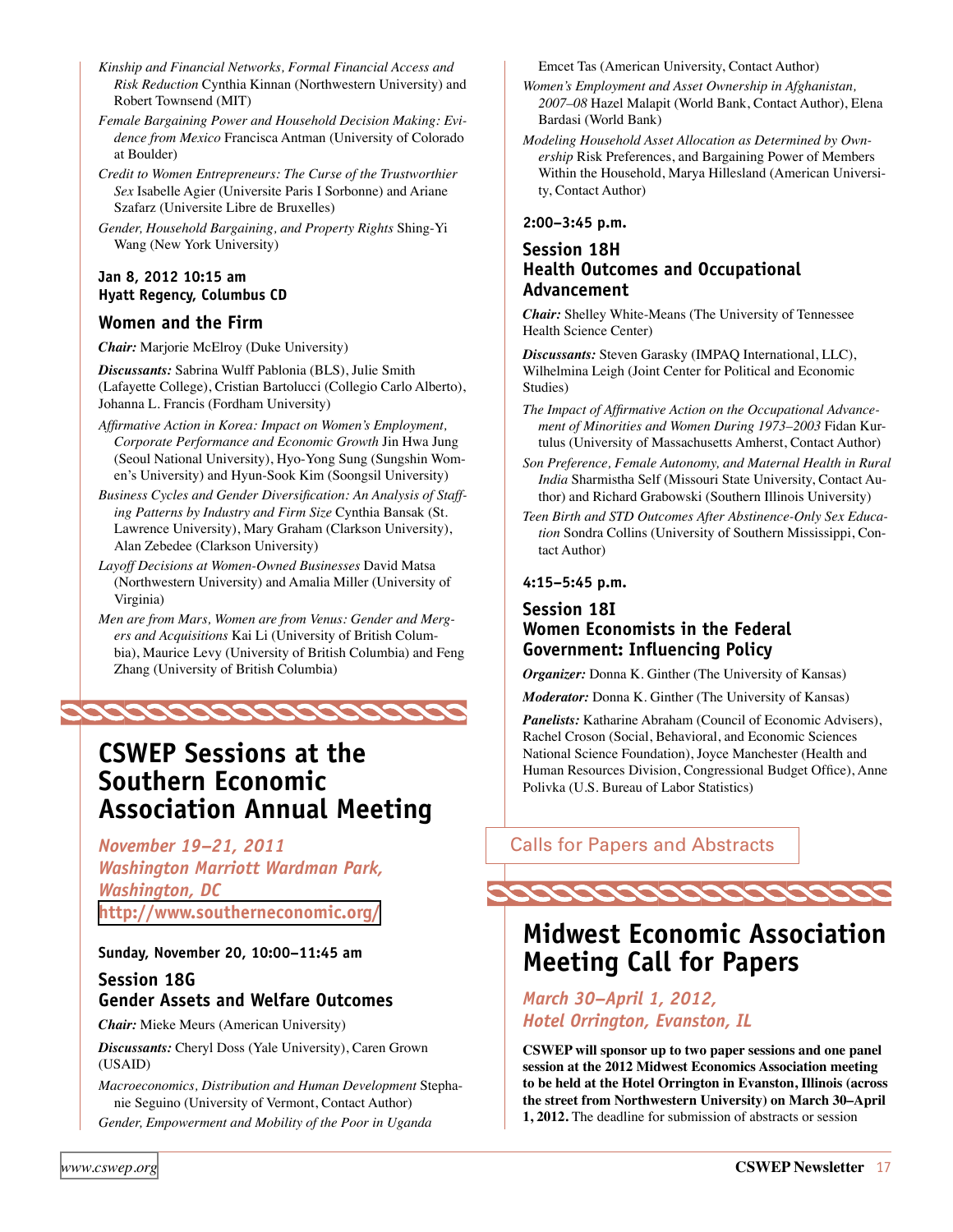#### <span id="page-17-0"></span>proposals to CSWEP is **October 15, 2011.**

*One or two sessions* are available for persons submitting an entire session (3 or 4 papers) or a complete panel on a specific topic in any area of economics. The organizer should prepare a proposal for a panel (including chair and participants) or session (including chair, abstracts and discussants) and submit by e-mail by **October 15, 2011.**

*One or two additional sessions* will be organized by the Midwest Representative. Abstracts for papers in any area of economics will be accepted by e-mail until **October 15, 2011.**

Please email complete session proposals, panel discussion proposals, or abstracts of 1–2 pages (including names of authors with affiliations, addresses and paper title) by **October 15, 2011**  to:

Kaye Husbands Fealing CSWEP Midwest Representative E-mail: [khf@umn.edu](mailto:khf%40umn.edu?subject=)



### **CSWEP Western Economic Association Conference Call for papers**

CSWEP will sponsor sessions at the 2012 Western Economic Association International (WEAI) conference to be held at the San Francisco Hilton Union Square, San Francisco, June 29–July 3, 2012. Deadline for submission of session proposals to CSWEP is **January 16, 2012.**

*One or two sessions are available* for persons submitting an entire session (3 or 4 papers) or a complete panel on a specific topic in any area of economics. The organizers should prepare a proposal for a session (including chair, abstracts, and discussants) or panel (including chair and participants) and submit by email before **January 16, 2012.** 

*One or two additional sessions* will be organized by the Western representative. Abstracts for papers in the topic areas of gender or race/ethnicity; economic demography; economics education; or the economics of education are particularly solicited. Abstracts in other areas are also welcome.

Please email complete session proposals, panel discussion proposals, or abstracts (1–2 pages, with names of authors, affiliations, addresses, email contacts, and paper title) by **January 16, 2012,** to:

Jennifer Imazeki, CSWEP Western Representative Professor of Economics San Diego State University Email: jimazeki@mail.sdsu.edu Phone: 619-594-5012

Please note that this submission is separate from any submission sent in response to the WEAI's general call for papers. For more information on the WEAI meetings, please see WEAI's Conference page: <http://www.weai.org/AnnualConf>

CSWEP is unable to provide financial assistance to meeting participants.

#### Session Summaries



### **CSWEP Sponsored Sessions at the 2011 Western Economic Association Meetings**

CSWEP sponsored Sessions Summaries from the 2011 AEA Annual Meeting June 29–July 3, 2011 are posted on the CSWEP website on the "Session Summaries" page at: [CSWEP.org](http://www.aeaweb.org/committees/cswep/session_summaries.php)

#### Fellowship Opportunity

#### **International Monetary Fund**

The International Monetary Fund (IMF) is launching a new Fellowship Program to further policy-relevant research of interest to the international financial community.

This year-long Fellowship program is aimed at attracting promising economists with a substantial research record in leading journals and a strong interest in the policy-relevant work conducted at the IMF.

Fellows will be chosen through a competitive application process. Applications should be sent by December 1, 2011 to imffellowshipprogram@imf.org. Applications must include:

- • The applicant's *curriculum vitae*
- An outline (1-2 pages) of the proposed research project(s) to be carried out while at the IMF
- Links to (or copies of) 1-2 research papers authored by the applicant

Questions about the program can be directed to [imffellowshipprogram@imf.org.](mailto:imffellowshipprogram%40imf.org?subject=)

#### Fellowship Announcement

#### **Barbara Bergmann Fellowship**

American University's Dept of Economics and the Program on Gender Analysis in Economics is proud to announce the Barbara Bergmann Fellowship Fund to honor her pioneering work in the study of gender economics. We hope you will consider honoring Barbara Bergmann.

Please visit: [http://www.american.edu/cas/economics/](http://www.american.edu/cas/economics/programs/gender.cfm) [programs/gender.cfm](http://www.american.edu/cas/economics/programs/gender.cfm)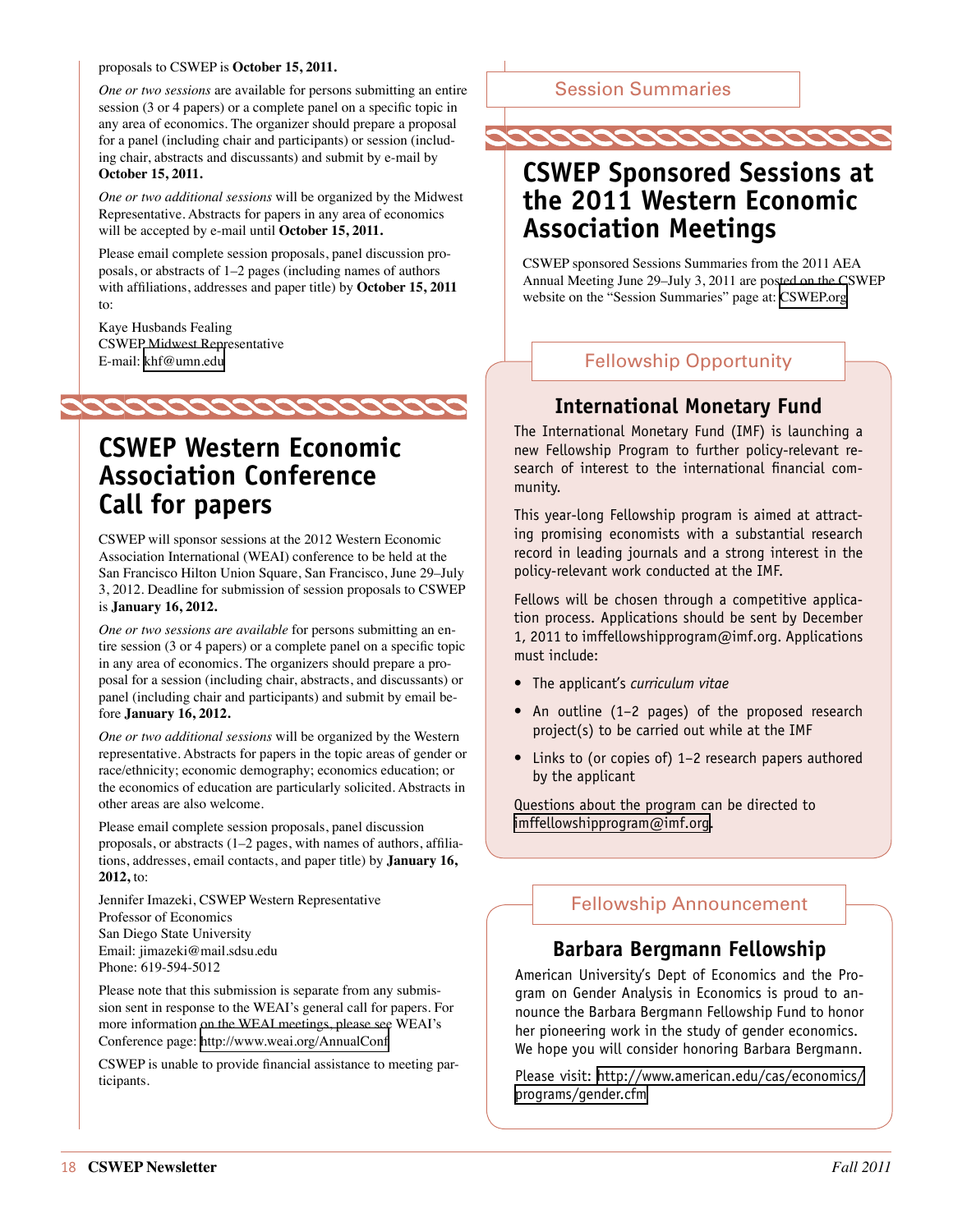### <span id="page-18-0"></span>**BRAG BOX**

**"We need every day to herald some woman's achievements... go ahead and boast!" —Carolyn Shaw Bell**

**Katharine Abraham** (CSWEP Associate and former CSWEP Board Member) is now a member of the Council of Economic Advisers and is responsible for offering the President objective advice on the formulation of economic policy. From: [http://www.whitehouse.gov/administra](http://www.whitehouse.gov/administration/eop/cea/about/members/#Rouse)[tion/eop/cea/about/members](http://www.whitehouse.gov/administration/eop/cea/about/members/#Rouse)

**Susan Athey** (CSWEP Associate and past Elaine Bennett Research Prize recipient) has been appointed a member of the President's Committee on the National Medal of Science.

Prof. **Oriana Bandiera,** Ph.D. 2000, (CSWEP Associate) has been awarded the 2011 Carlo Alberto Medal by Collegio Carlo Alberto in Torino, Italy. The medal is awarded to an Italian scholar under the age of 40 who has made outstanding contributions to economics. The medal has been awarded annually since 2007; Bandiera is the first female recipient. *From Boston College website 7/2011*

**Andrea Beller** won the 2011 American Council on Consumer Interests, Stewart M. Lee Consumer Education Award. The Award is given to an individual or organization who/which has made significant contributions to the field of consumer education and whose contributions will have been over a long period, but single, uniquely outstanding contributions of lasting impact may be recognized as well. Contributions may be for teaching, research, or service to consumer education. **Rebecca Blank** (CSWEP Associate and former CSWEP Chair) is now Acting Secretary of Commerce. From [http://www.commerce.](http://www.commerce.gov/about-commerce/commerce-leadership/rebecca-m-blank) [gov/about-commerce/commerce-leader](http://www.commerce.gov/about-commerce/commerce-leadership/rebecca-m-blank)[ship/rebecca-m-blank](http://www.commerce.gov/about-commerce/commerce-leadership/rebecca-m-blank) 10/11/11

**Esther Duflo** (CSWEP Associate and past Elaine Bennett Research Prize recipient) has been selected as the winner of the Association for Public Policy Analysis Management's (APPAM) 2011 David N. Kershaw Award. The Kershaw Award and Prize recognizes individuals under the age of 40 who have made distinguished contributions to the field of Public Policy Analysis. Esther also was selected as one of the 2011 TIME Magazine's 100 Most Influential People.

**Rolf Färe** and **Shawna Grosskopf**  (CSWEP Associate) are among the ISI Web of Knowledge 250 most highly cited scholars in Economics and Business. [ISIHighlyCited.com](http://isihighlycited.com) highlights the top 250 preeminent individual researchers in each of 21 subject categories who have demonstrated great influence in their field as measured by citations to their work—the intellectual debt acknowledged by their colleagues.

**Delia Furtado** was promoted to associate professor with tenure at University of Connecticut.

**Fiona Scott Morton** (former CSWEP Board member) has been named Deputy Assistant Attorney General at the U.S. Department of Justice. She will be in the Anti-Trust Division.

Li Qi was promoted to associate professor with tenure at Agnes Scott College.

**Tara Watson** was promoted to associate professor with tenure at Williams College.

#### In Memoriam

#### **Linda Datcher Loury**

Linda Datcher Loury, pioneer in social economics, recently passed away. For an obituary, see the Boston Globe obituaries for [October 2, 2011](http://www.boston.com/bostonglobe/obituaries/articles/2011/10/02/linda_datcher_loury_59_pioneer_in_social_economics/?rss_id=Boston+Globe+--+Obituaries).

**Are you an AEA member? Consider joining the American Economic Association. CSWEP is a subcommittee of the AEA, which fully funds our activities. In addition to all the perks associated with AEA membership, part of your dues will help to support CSWEPsponsored programs, like the mentoring program. To join, go to <http://www.vanderbilt.edu/AEA>.**

## Haworth Mentoring **Funds Available**

The **Joan Haworth Mentoring Fund** is for use by institutions and senior women to provide mentoring support in the form of supplemental travel expenses. The fund was provided by Joan Haworth, a long time Board member and membership chair, as well as the Chair of CSWEP for 2001 and 2002.

The objective of this fund is to encourage senior mentoring women and institutions to incorporate mentoring of junior professionals into their programs. It is designed to provide travel funds to permit mentors to either extend a visit to an institution for the purpose of mentoring or to visit an institution for that purpose alone.

Applications for funds may be submitted by the institution, junior women or the mentor herself. Guidelines for the expenses covered are the same as the AEA Guidelines for travel expenses.

The funds are administered through the AEA and granted by application to a sub-committee of the CSWEP Board.

All successful applicants will be required to submit a short description of their mentoring activities to CSWEP. These descriptions may include a video or audio tape of a presentation, the slides used in the presentation, any materials distributed or created during the mentoring activity and an assessment of the value of the activity and its' benefit to the professional development of the women mentored.

Download an application for support by the Joan Haworth Mentoring Fund at [http://www.aeaweb.org/commit](http://www.aeaweb.org/committees/cswep/mentoring/fund.php)[tees/cswep/mentoring/fund.php](http://www.aeaweb.org/committees/cswep/mentoring/fund.php)

Questions regarding this program should be directed to [cswep@usm.](mailto:cswep%40usm.maine.edu?subject=) [maine.edu](mailto:cswep%40usm.maine.edu?subject=)